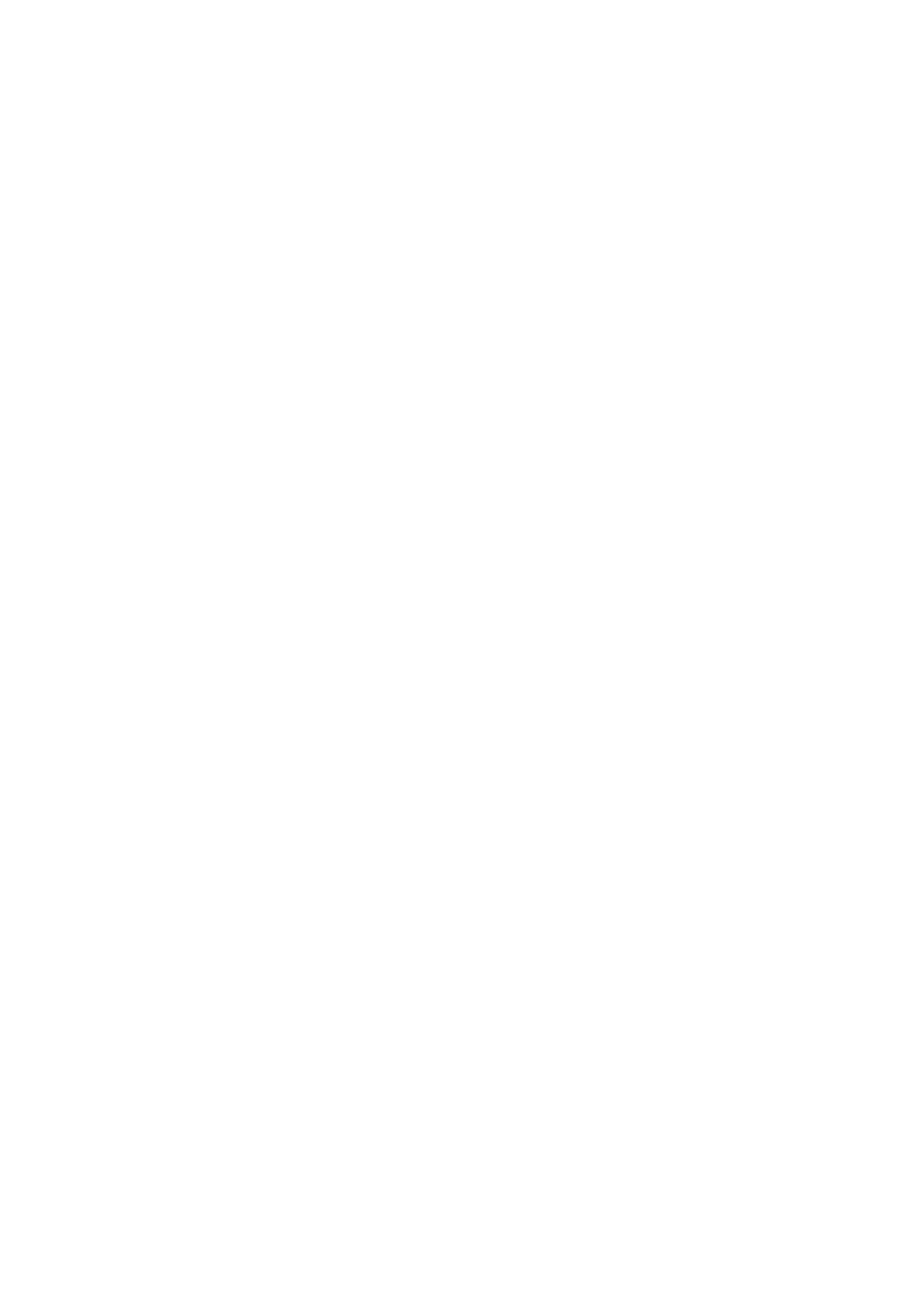## **Section C**

## **Classical Test Theory**

#### **N.D. Verhelst National Institute for Educational Measurement (Cito) Arnhem, The Netherlands**

In this section an overview is given of the main concepts and theoretical results of Classical Test Theory (CTT). The text has been written to be as accessible as possible for the non-technical reader. The first two sections (Basic Concepts and Procedures) do not contain any formulae. They are meant to be read as a whole, since concepts introduced at the start are used in later parts. As CTT is a statistical theory, it is not possible to present and discuss it in great depth without having recourse to the exact and compact way of expression provided by mathematical formulae. Where it is felt that some deeper understanding of the theory might be wished, reference is made to a more technical section. These technical sections are stand-alone sections, and are added to the main text in the order they are referred  $\mathbf{t}$ 

Classical Test Theory has been used for more than fifty years as a guide for test constructors to understand the statistical properties of test scores, and to use these properties to optimise the test under construction in a number of ways. The main purpose of this appendix is to review the main issues of Classical Test Theory, and to emphasise what can be expected from Classical Test Theory and what not. We will first present some basic concepts and then go on to procedures which are used in the framework of Classical Test Theory.

#### **C.1. Basic Concepts**

**Items**. In many cases a test is composed of a number of elementary parts, for example, twenty questions. A generic name for such a part is: 'item'. There is, however, no stringent rule of identifying items with questions. Suppose a reading test consists of five text passages, and four questions are to be answered about each passage. One might conceive the twenty questions as twenty items, but one might also consider the four questions associated with each text as a single item. In the latter case, one sometimes refers to those composite items as super items, testlets or item bundles.

**Observed score.** When a test is administered, the result is summarized by a **number** (for example, the number of correct item responses). This number is called the (observed) **test score.** Usually the test score is the sum of the **item scores.** In all analyses to be carried out in CTT, the item scores are usually the basic quantities that enter such analyses. But it should be kept in mind that these scores are not given as such; they come about through a decision by the test constructor, and CTT does not provide any rules for taking such a decision. It is customary to grant one point for the 'correct answer' in a multiple choice item, and zero points for any other choice. In some cases, however, it might be more informative to grant 2 points for a particular choice, 1 point for another (not optimal) choice and zero points for the remaining choices. The actual choice the test taker makes is the basic observation; the granting of points is a decision to be taken a priori, sometimes on intuitive grounds, sometimes on the basis of extended qualitative studies and quantitative analyses of the set of observations. Therefore it is wise to keep as detailed records of the observations as possible: for multiple choice questions, the option actually chosen; for open ended questions, it is advisable to develop a quite detailed categorizing system, and to keep records (in a data base) of as much detail as possible. To the data stored in this manner, different scoring rules may then applied, yielding in each case a file with (numerical) item scores which may then be submitted to quantitative analyses.

**True score.** The basic assumption of CTT is that in a second administration of the same test to the same person under similar circumstances as the first time, we will probably not observe the same score as the first time. This reasoning can be generalized to an arbitrary number of similar test admini-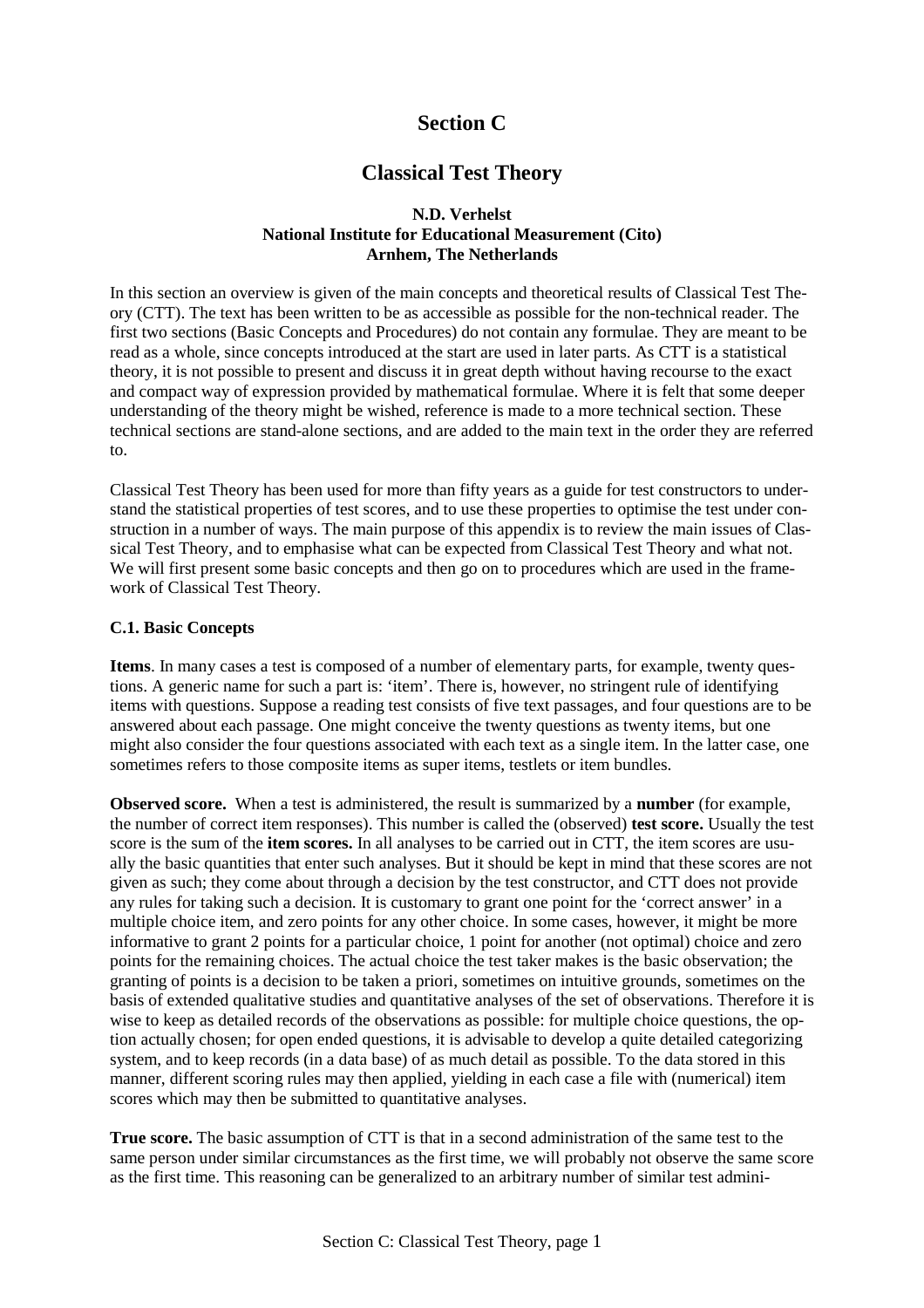strations, giving rise to the idea of a **distribution of (possible) test scores.** This distribution is associated with a single person, and hence could be characterized as his or her 'private' distribution. In CTT the average of this private distribution is called the person's true score. True score is a statistical concept, and has nothing to do with conceptions like 'ideal score' or 'the score a person really deserves'. The observed score actually obtained is conceived as a sample (of size 1) from the 'private' distribution. True scores are not observed. The true score of a person is symbolized (in this appendix) with the Greek letter tau  $(\tau)$ . Notice that it is a number.

**Measurement error**. In CTT the measurement error is defined as the difference between the observed score and the true score. If the observed score is greater than the true score, we say that the measurement error is positive; if it is smaller, the measurement error is negative. Since the true score of a person is not known, the measurement error (in a particular case) is not known either. It is possible, however, to say something more concrete of measurement errors in a population. The symbol used for the measurement error is E.

**Variability: standard deviation and variance.** Phenomena showing no variability are not very informative. If everybody (from a certain population) gets the maximum score on a test, all one can say is that the test is apparently too easy for this population. Things are becoming interesting if they show variability, as test scores in a calibration sample usually do. In statistics one needs a **measure of variability**. A well known measure is the standard deviation. The variance is the square of the standard deviation. Although the standard deviation is usually easier to interpret, the variance is a more useful concept in statistics (e.g., in such techniques as analysis of variance.)

**Sources of variance.** Suppose John's observed score is 18 and Mary's is 20. One could ask why these observed scores differ. CTT distinguishes two sources of variability: the scores may differ because John's and Mary's true scores differ or because the two measurement errors differ; or both. These two sources cannot be disentangled at the individual level, i.e., we cannot know the answer in the concrete case of John and Mary; but they can be distinguished at the level of the population. In the population the true score is not a number, but a variable (which can assume different values for different persons). To indicate the true score as a variable we use the symbol T. The important result is that (in the population) the variance of the observed scores is the sum of the variance of the true scores and the variance of the measurement errors. (Notice that this decomposition rule does not hold for standard deviations.) Shorthand names are sometimes used: observed variance for the variance of observed scores, true and error variance for variance of true scores and measurement errors, respectively.

**Reliability of test scores**. The reliability of test scores is defined as the ratio of the true variance to the observed variance. Multiplied by 100, it can be interpreted as a percentage: it is the percentage of the observed variance which is true variance. The minimum value of the reliability is zero, meaning that all variation in the observed scores is due to measurement error. The maximum value is one, meaning that there is no measurement error. A reliability coefficient of 0.8 means that 80% of the observed score variance is due to variation in the true scores and 20% to measurement error. Reliability is a key concept in CTT, but from the definition it is not clear how it can be determined. Further down, this problem will be discussed, together with some examples of the importance of the concept. The expression 'reliability of a test' is often used, but it is not correct; it should be understood as 'reliability of test scores'.

#### **C.2 Procedures**

#### *P***-values**.

In the process of constructing test items it is important to have a rather precise idea of the target population. Administration of items that are too easy or too hard is not adequate for several reasons. It may lead to boredom or frustration, which in turn will almost invariably cause loss of motivation for the test taker. Moreover, in this case, the item responses will give very little information about the proficiency level of the test takers. Therefore, it is important to have a rather precise idea about the degree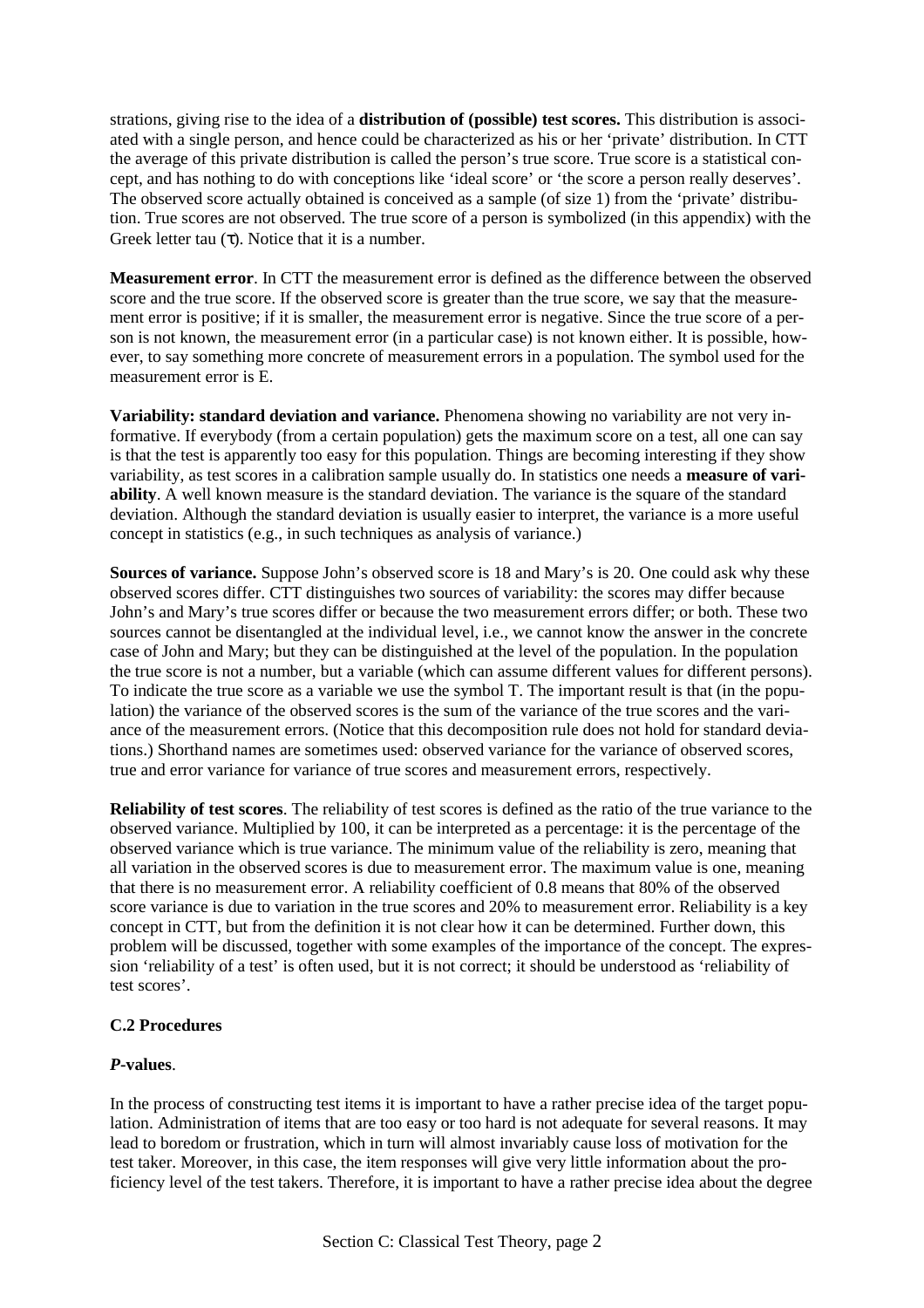of difficulty of the items; decisions on inclusion or exclusion of items are often based on information about their degree of difficulty, usually called *p*-values. (The '*p*' refers to proportion or probability.) For binary (scored 0/1) items, the *p*-value of an item is the proportion of correct responses in the population. Usually, a *p*-value is considered as a property of an item, which is correct, as long as one realises that this property is valid only with respect to a certain population. A common way of expressing this relativity is to say that *p*-values are **population dependent**. This can easily be understood with the following simple example. Suppose an item is developed for a test to be applied in the fourth year of English learning. With respect to this population, let us assume that the item is rather easy, and has a *p*-value of 0.8. It will easily be understood that such an item may be much harder in the population of second year students, yielding a *p*-value of 0.25 or even lower in this population. Thus speaking of the *p*-value of an item has no meaning; implicitly or explicitly there is always a reference to some population. This population dependency has immediate implications when one tries to establish the psychometric properties of a test from the sample observations. The sample must be representative for the population.

Note 1. *P*-values are values which pertain to items in some population, but they are computed on a sample. Representativeness of the sample does not mean that the value computed will be equal to the value in the population. If we compute the *p*-value of an item in two independent samples, we will usually find two different values. The *p*-value found in the sample is to be considered as an **estimate** of the *p*-value in the population. The accuracy of the estimate depends mainly on the sample size. Details and examples are given in Section C.3

Note 2. Items where one can get 0, 1 or 2 points, or 0, 1, 2 or 3 points, etc., are called partial credit items. *P*-values of partial credit items are defined as the average relative score. See Section C.4 for details.

Note 3. It is common to interpret *p*-values as measures of difficulty, but notice that the higher the *p*value, the easier the item is. Some authors use  $1 - p$  as the measure of difficulty. Both measures are acceptable, as long as it is clearly indicated which one is used.

#### **Item discrimination**

Simply stated, the discriminating power of an item is to extent to which it is possible to separate high proficiency levels from low levels on the basis of the responses to the item. Or, stated otherwise: what is the psychometric quality of a test which consists of this particular item? Suppose that a quite difficult binary item is used as a test. We will say that the item discriminates well if the very best students have the item correct, and the others not, but since a binary item has only two categories (right or wrong), if the item separates the very best from the others, it cannot separate the students of medium proficiency from the weak ones. That is, discrimination is a local property, and it is fairly difficult to catch (and describe) the discriminating power of an item in a single number. Yet, there exist several indices of discrimination which are used within CTT. We list some of them:

- the correlation between item score and test score (item-test correlation);
- the correlation between item score and the score on the test with that item excluded (item-rest correlation);
- in particular for multiple choice items: the correlation between test score and each of the distractors.

Item-test and item-rest correlations should be positive; correlations between the test score and the distractors should be negative. (See Section C5 for the exact meaning of this notion) Rules of thumb for a minimum value of item-test or item-rest correlations may be misleading, because the correlation is strongly influenced by the *p*-value of the item.

#### **Graphical Item Analysis**

The usual output from software for item analysis consists of a number of tables containing *p*-values, discrimination indices like item-test and item-rest correlations, and other indices usually interpreted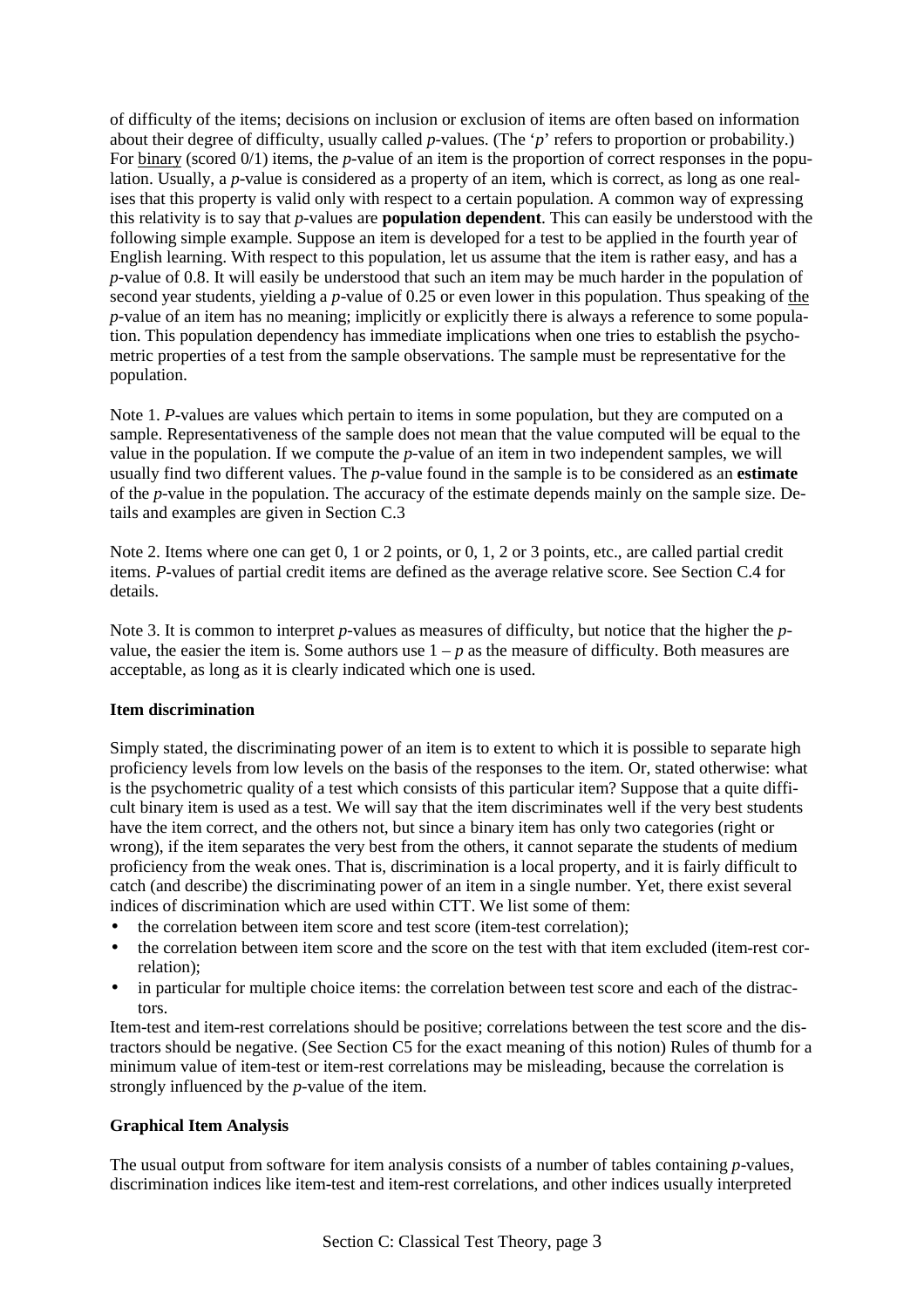also as indices of discrimination. There exists, however, a simple and powerful tool to judge the quality of the items. Each item is represented by one or more curves as exemplified in Figure C.1



Figure C.1. Graphical item analysis

The figures are constructed using the same principle: the total sample is split into a small number of homogeneous groups (four in the examples; '1' denotes the groups with the lowest scores, '4' the group with the highest scores, and '2' and '3' intermediate groups) on the basis of the test scores. In each group the proportion of correct responses is computed and plotted against the group number, as is shown in the left-hand panel of the figure (item 29). One sees immediately that the item is relatively difficult: even in the highest group (4) only about 60% of the test takers gave a correct answer. We also see that the item-test correlation will be positive: the higher the group number, the higher the proportion of correct responses. In the right-hand panel a similar figure is drawn for a multiple choice item with five alternatives (where B is the correct alternative). Here we see immediately that the item is not of a very high quality: the discriminating power is low (the curve for alternative B increases very slowly); the distractors D and E are almost never chosen (and so prove to be useless as distractors), and distractor C remains attractive at a constant and quite elevated level (more than 30%), which may suggest that this item is a catch item. In summary, the figure suggests clearly that the item deserves revision, and cannot function as a 'model item' to help train item writers. More examples are given and discussed in Section C.6.

The figures displayed above are standard output of the computer program TiaPlus. To obtain this program, a request should be sent to Ton.Heuvelmans@Citogroep.nl.

#### **Estimation of Reliability**

From the definition of reliability, it is clearly not possible to compute the reliability coefficient directly, because of the presence of a quantity which is not observable: the variance of the true scores. In order to compute the reliability, a new concept has to be introduced, the concept of a **parallel test**. Two tests are parallel if the following two conditions hold: the true scores on both tests are equal for all persons in the population, and the variance of the measurement error is equal in both tests.

An important and reassuring result of CTT is that the reliability of a test equals the correlation between the test and a parallel test. Two parallel tests have the same reliability.

There are two problems associated with this finding: (1) how do we know that two tests are parallel, and (2) in order to compute the correlation, we need test scores on the same sample of test takers on the two tests, i.e., two test administrations are required. We comment on both problems.

- 1 The construction of parallel tests
	- a Two parallel tests have the same average observed score and the same observed variance. Moreover, their correlation with all other tests, whatever these measure, should be the same. But this holds in the population; we cannot expect that these equalities will also hold in a sample. In practice, significance testing can be used, but one should be careful: if the differ-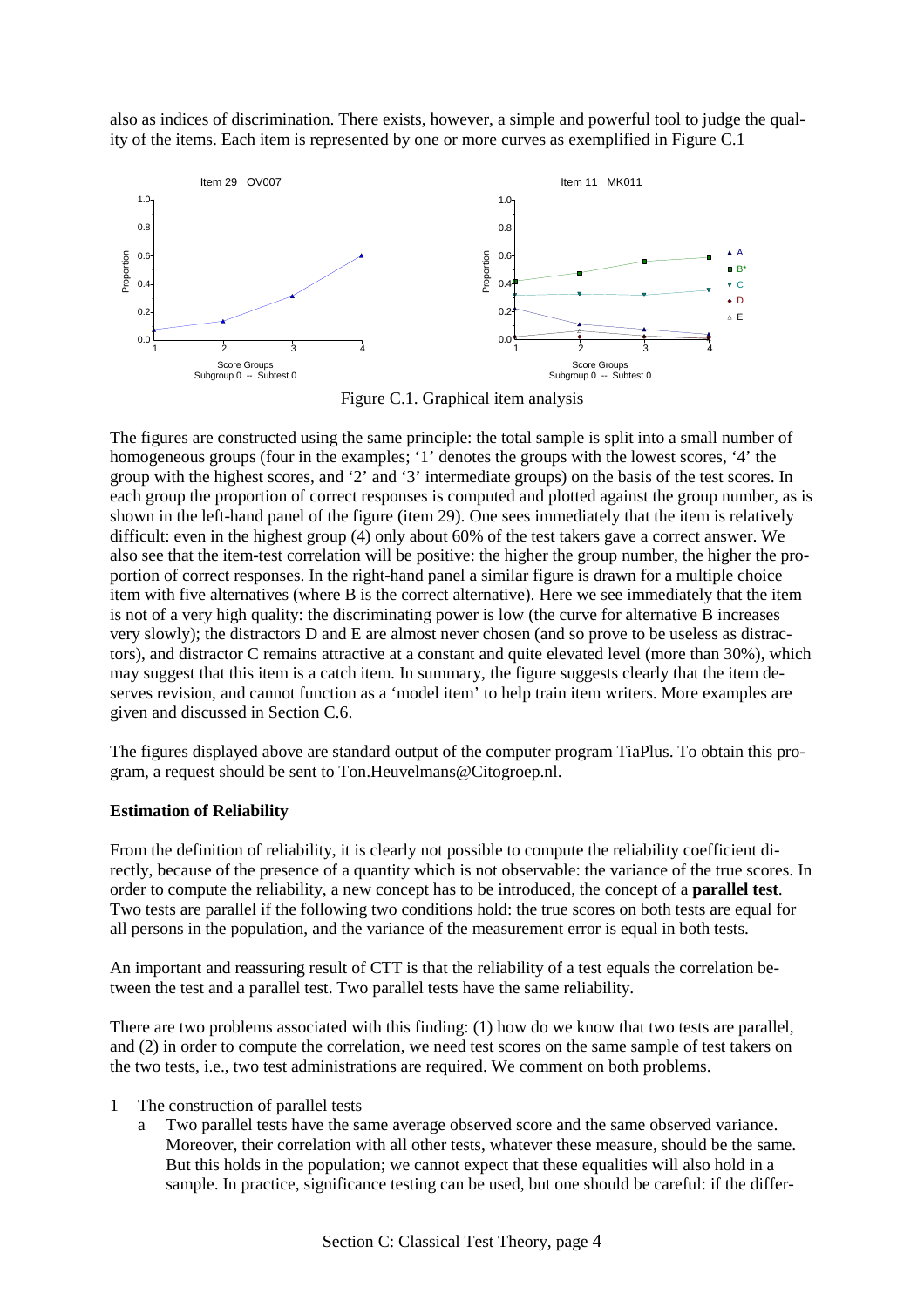ence between two sample averages does not differ significantly from zero, this does not imply that the population differences do not differ. The risk that a real difference in the population is not detected by a significance test is larger when the sample size is small.

- b Two methods are commonly used in applications of CTT, parallel form and retesting. In the retesting method, the same test is applied at two different points in time. The main threat to parallelism is the memory effect. Here we have to distinguish between two cases:
	- i) In general memory effects are beneficial to the test performance, yielding a higher test score on the second administration than on the first one. If memory effects are uniform, i.e., if the increase from the first to the second administration (in true score) is the same for every person, the two series of test scores are not parallel, but their correlation nevertheless is the reliability of the test. If the increase is uniform, the two (population) means may differ, but the variances will not differ.
	- ii) If memory effects are not the same for every person, the retesting will not yield a parallel form. This may occur when there are ceiling effects: low scores in the first administration may increase considerably by memory effects, but high scores may probably not increase by the same amount, because they are already close to the maximum score of the test. If this is the case, the correlation between the two series of test scores is not the reliability.

The construction of parallel forms is not easy either. A necessary condition for parallelism is that the contents of both forms should be comparable, which may be hard to accomplish in cases where complex items are constructed (e.g., a text passage with four or five associated questions). There exists a rather simple method to use psychometric indices to aid in constructing parallel forms. This method is discussed in section C.7.

- c Sometimes, only one test is available, but for the sake of estimating the reliability it is split into two halves which are meant to be parallel. Notice that the correlation between the two halves – if they are really parallel - is not the reliability of the test, but of the half tests. To obtain the reliability of the test, the Spearman-Brown formula has to be applied (see below).This method is known as the split-half method. If the two halves are not parallel, the resulting coefficient underestimates the reliability.
- 2 Reliability estimation from a single test administration
	- a In principle it is impossible to determine the reliability of a test from a single test administration. All that can be reached is a so called lower bound to the reliability; this is a number such that one can be certain that the reliability is not lower than that number. If for a given test this lower bound is 0.7, all one can be sure of is that the reliability is at least 0.7. If the lower bound is high (more than 0.95, for example) this will not be a big problem. If it is low, however, 0.30 say, it does not follow that the reliability is that low.
	- b The best known lower bound is Cronbach's coefficient alpha. It can be used for any mixture of binary and partial credit items.
	- c The KR20-coefficient is the same as Cronbach's alpha, but it is defined only for binary items.
	- d Cronbach's alpha is sometimes labelled as an index of internal consistency, i.e., an index that shows the extent to which all items in the test measure the same concept. If the test is really one-dimensional, the index will be close to the reliability; if the test is heterogeneous, alpha can be substantially lower than the reliability.
	- e There exist more lower bounds. In fact there exists a **greatest lower bound** (GLB). It is at least as large as all possible lower bounds. The computation of the GLB is not easy (there does not exist a closed formula), but it is available in published software; the program TiaPlus does compute it.
	- f Lower bounds such as Cronbach's alpha, the KR20 and the GLB are quantities which apply to the population. They are estimated from the calibration sample and contain an estimation error. The estimate of the GLB from small samples tends to be a serious overestimate of the population GLB. In the program TiaPlus, a correction to this bias is applied if the sample size is not too small.

**The Spearman-Brown formula.** Tests are administered to collect information on a person's proficiency. The information is conveyed through the scores obtained on the items, but we have to admit that these scores contain errors, some positive, others negative. By summing the item scores, positive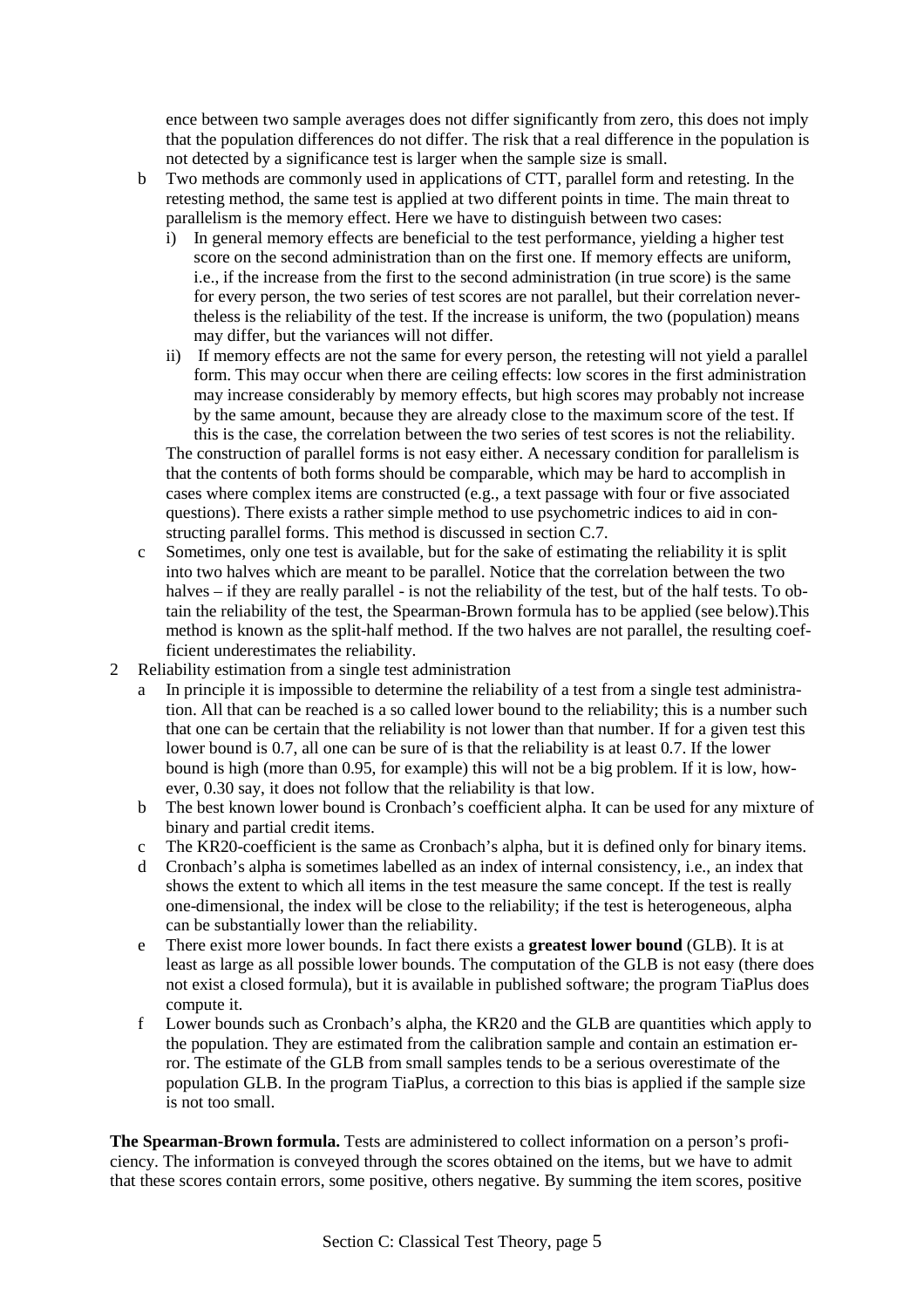and negative errors will tend to cancel each other, the more so if the test gets longer. It follows that we can trust the result of a long test generally more than the result of a short test, or, what is the same, the reliability of a long test is higher than that of a short test. The Spearman-Brown formula expresses the relation between test length and reliability. It can be used in two ways, which we illustrate with an example:

- 1. A test consisting of 25 items has a reliability of 0.7. What will the reliability be if 10 items are added? (The answer is 0.766; see Section C.8)
- 2. A test consisting of 25 items has a reliability of 0.7. How many items must the test contain to have a reliability of 0.8? (The answer is 43; see Section C.8.)

The second example shows how the Spearman-Brown formula can be used to plan work on extra item writing. It should be noticed that it is more expensive (in terms of the number of items) to raise the reliability from 0.8 to 0.9 than from 0.7 to 0.8. The increase from 0.7 to 0.8 requires  $43 - 25 = 18$  extra items; to reach 0.9, another 54 items are required.

The Spearman-Brown formula must be used very cautiously: it only applies if the added items are of the same quality as the items already present. The standard expression is that the test must be lengthened homogeneously.

The formula can also be used in the reverse sense: if a planned test with a known reliability happens to be too long to be useful in practice, the formula can be used to compute the reliability of a shortened version of the test. Taking the example above: if the test with 43 items and a reliability of 0.8 is shortened (homogeneously) to 25 items, the shorter version will have a reliability of 0.7.

Finally, it can be used to compute the reliability in case of the split-half method. If the correlation between the two test halves is symbolized as *r*, the reliability of the full test is  $2r/(1+r)$ .

**The Standard Error of Measurement**. Although we can never know in a particular case what the measurement error is, we can have a quite precise idea of the magnitude of the measurement error 'on the average'. Recall the 'private' distributions of the observed scores. If in such a private distribution of possible observed scores all (or most) of the values are very near to the average (the true score), this distribution will have a small standard deviation; if on the contrary, many values are far away from the average, the standard deviation will become large. So the standard deviation of the private distribution gives an indication of a typical error. This standard deviation is called the standard error of measurement.

There is a strong relation between the standard error of measurement and the reliability of the test: the standard error of measurement is the standard deviation of the observed scores (in the population) multiplied by the square root of one minus the reliability.

The standard error of measurement can be used to define confidence intervals for the true score. It is instructive to look at examples of such confidence intervals to learn about the relative merits of testing. Even with a reliability as high as 0.96, the 90% confidence interval for the true score is larger than half a standard deviation. Details are discussed in Section C.9.

Decisions on individuals are sometimes based on a test score, for instance an examination score. One should realize that such decisions are of necessity based on observed test scores, which contain an unknown measurement error. This implies that able candidates may fail on an examination because of a negative measurement error, and weak candidates may succeed because of a positive error. This leads to wrong (unintended) classifications. The percentage of such erroneous classifications depends strongly on the reliability of the test. Even if it is as high as 0.9, the percentage of wrong classifications can be substantial.

**Kelley's formula**. Sometimes an estimate of the true score is needed. The best known estimate is computed using the famous formula by Kelley. The result of this formula is a compromise between the observed score and the population mean of the scores. A compromise means a weighted sum; the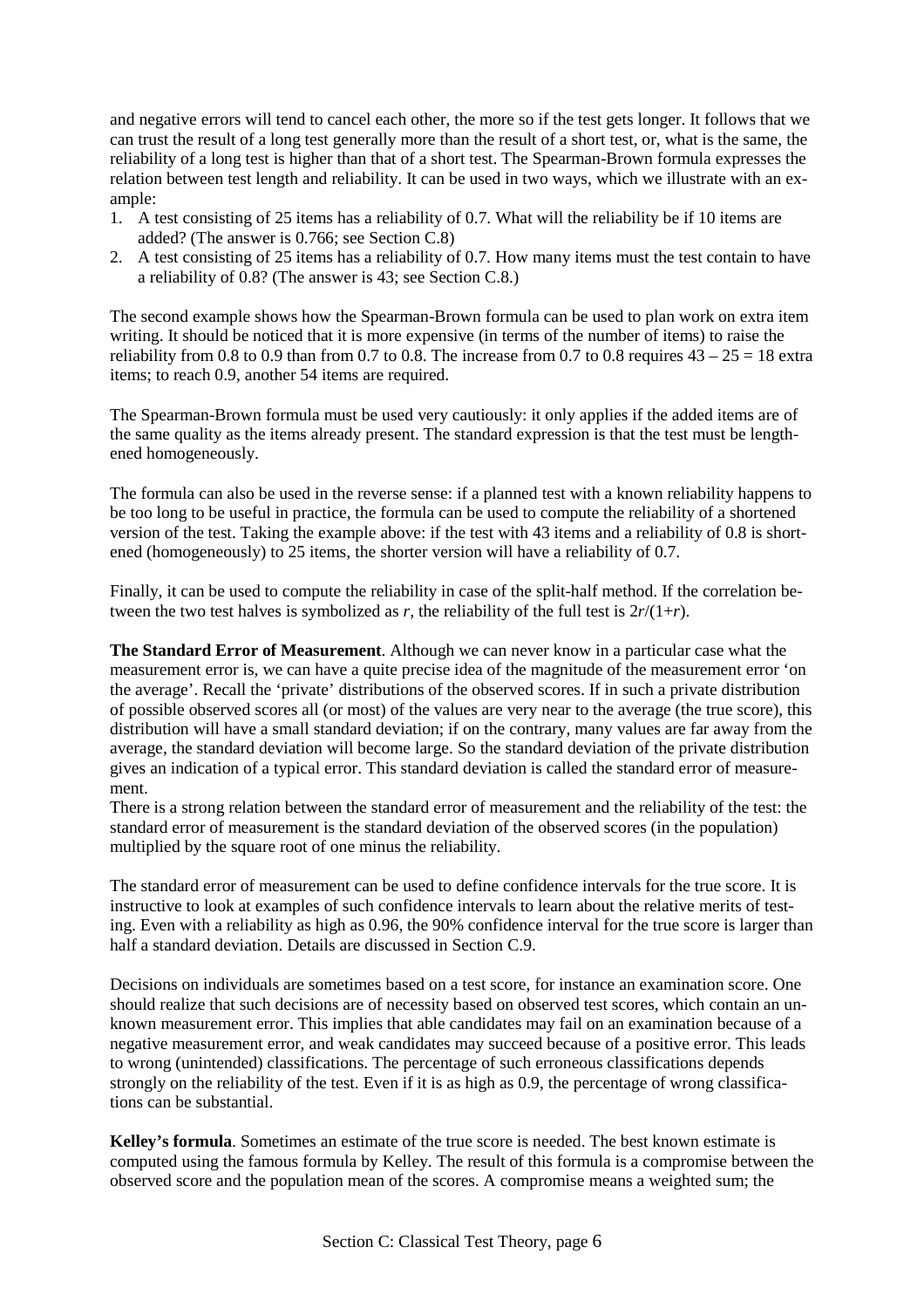weight of the observed score is the reliability of the test, the weight for the population mean is one minus the reliability. Suppose  $X = 112$  and the population mean is 100; the reliability equals 0.88. Kelley's estimate of the true score is  $112 \times 0.88 + 100 \times (1 - 0.88) = 110.56$ . Notice that the estimate is closer to the population mean than is the observed score. This is known as 'shrinkage'. This estimate can be interpreted as follows: it is the average true score of all people in the population having an observed score of 112. If John's observed score happens to be 112, we cannot infer from this that his true score is exactly 110.56, i.e., the estimate also contains an error. This error is called the estimation error, and its standard deviation is called the standard error of estimation. It is smaller than the standard error of measurement.

#### **Theoretical results**.

There are three important results which are useful in the discussion of external validation. One can conceive test results as measurements that are polluted in some way by measurement error. It may be interesting to know as precisely as possible what the results would be if one could measure without measurement errors, i.e., the results in the ideal case where the observed scores are equal to the true scores. These are the results: (details can be found in Section C.10)

- 1. The correlation between observed scores and true scores is the square root of the reliability.
- 2. The correlation between the observed scores on two tests is 'attenuated' (lowered) by the unreliability of the two tests. The correlation between the true scores on both tests equals the correlation between the observed scores divided by the square root of the product of their reliabilities. The corresponding formula is called the correction for attenuation.
- 3. If two tests really measure the same concept, the correlation between the true scores of both tests should equal one. If this is the case, the tests are called **congeneric**. But the correlation between the observed scores will be attenuated by their unreliability. If two tests are congeneric, the correlation between the observed scores is equal to the square root of the product of their reliabilities.

#### **Population dependency**

In the discussion on the *p*-values, it was stressed that it is meaningless to speak about the *p*-value of an item, because there is always a reference (explicitly or implicitly) to a certain population. The same argument applies to all item- and test-indices that are used in Classical Test Theory. In particular it applies to the concept of reliability. The reliability of a test is a characteristic of the test scores in some population. The same test can have a high reliability in some population and a very low one in another population. Here is an example. Suppose a test is used as an entrance test to the university, and assume it has a reliability of .85 in the population of candidates. This very same test will have a lower reliability in the population of first year students at the university, because this population is more homogeneous with respect to true score than the population of candidates, i.e. the variance of the true scores at the university will be smaller than in the population of candidates. Or more generally, the more homogeneous the population (with respect to true score), the lower the reliability will be. But, of course, this is not the only reason why the reliability of a test can be low. Sloppy items with ambiguous scoring rules will usually lead to low reliability, and one cannot use the homogeneity of the population as an excuse for the bad quality of the test.

#### **C.3. The accuracy of** *p***-values**

A good method of getting an impression of a *p*-value of an item is to construct **confidence intervals**. A *p*-value is a theoretical quantity which applies to the population, and which one usually estimates by a corresponding quantity in the sample. If the *p*-value of an item in the population is 0.75, say, it is almost sure that one will not find a proportion correct of 0.75 in the sample. But in general, we do not know the population value, we only observe a proportion correct in the sample. The problem of **inferential statistics** is to make clear what one can say about the population value on the basis of a sample value. To this end, one usually constructs **confidence intervals**. In what follows, the theory of confidence intervals is summarized and a practical formula for constructing intervals is given.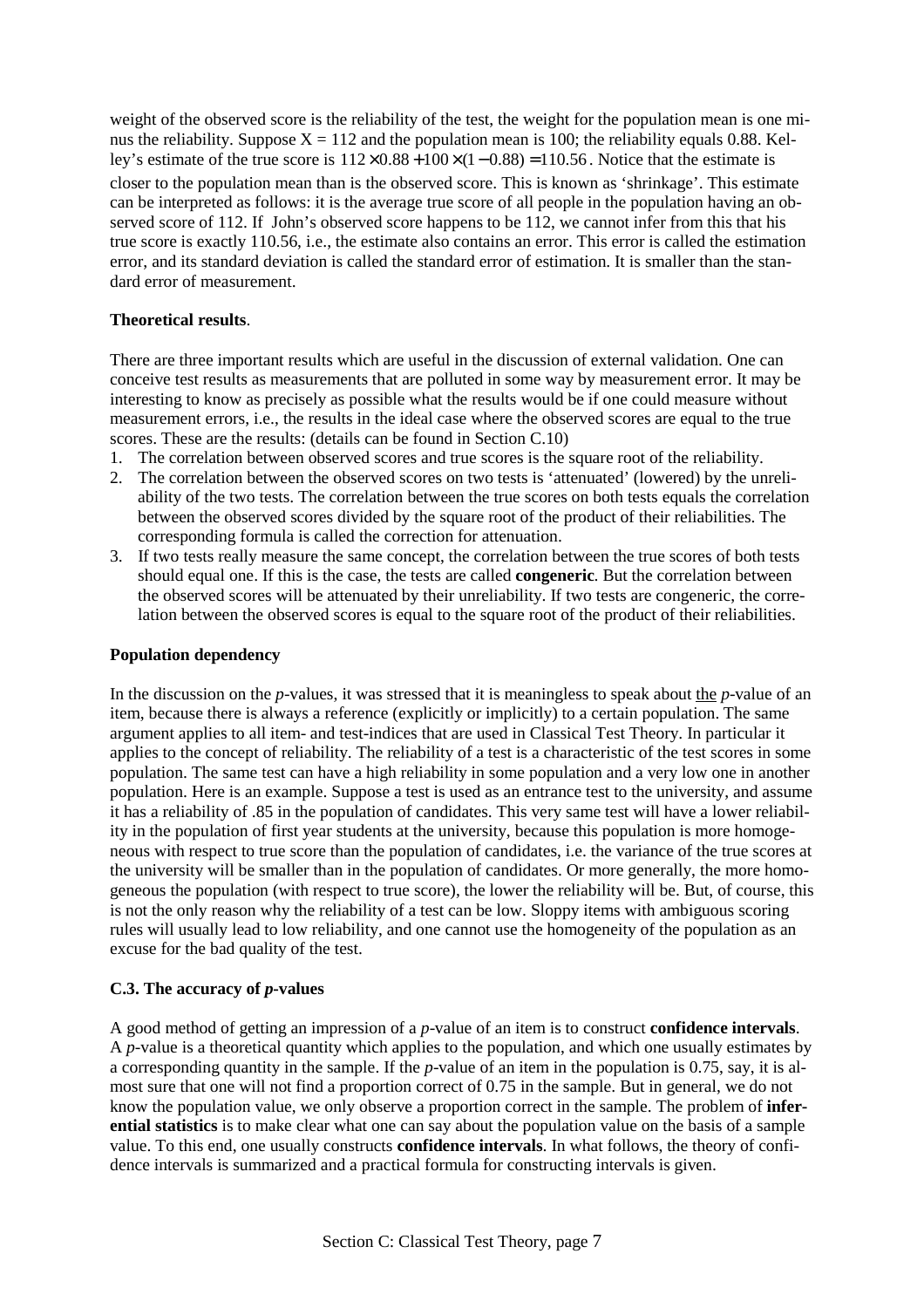We represent the unknown *p*-value in the population by the Greek letter  $\pi$ , the proportion one can observe in a sample is denoted as *p*. The observed proportion is called a **random variable**, because it can assume different values in different samples.

- 1. Assume we could draw a very great number of samples, all independent of each other, and all of the same size, *n*. In each sample we can compute the observed *p*-value, and we can construct a histogram with these *p*-values. From theoretical statistics we can tell interesting things about this histogram:
	- a. Its average equals the unknown value  $\pi$ ;
	- b. Its standard deviation equals  $\sqrt{\pi(1-\pi)/n}$ ; this standard deviation is called the standard error of the random variable *p*;
	- c. The form of the histogram looks very much like the graph of the normal distribution, and the similarity is more striking for large *n* than for small *n*.
- 2. Of course, we do not draw many samples, we usually draw a single one, but from the theoretical results we can say that the *p*-value we will observe will, with a probability of 90% lie in an interval from the mean ( $\pi$ ) minus 1.645 times the standard deviation to the mean plus 1.645 times the standard deviation. The value of 1.645 is to be found in published tables of the normal distribution. If we want a 95% interval, we have to replace 1.645 by 1.96, and for a 99% interval, we use 2.58.
- 3. We express the preceding paragraph by means of a formula:

$$
P\left(\pi - 1.645\sqrt{\frac{\pi(1-\pi)}{n}} \le p \le \pi + 1.645\sqrt{\frac{\pi(1-\pi)}{n}}\right) = 0.9\tag{c1}
$$

4. The expression between parentheses in the preceding formula is called an **event** (*p* lies in some interval). The whole formula reads as: the probability of this event is 0.9 But we can replace this event by an equivalent event. We do this in two steps: the first step concentrates on the first inequality, where we move the term with the square root to the other side of the inequality sign:

$$
\pi - 1.645\sqrt{\frac{\pi(1-\pi)}{n}} \le p \iff \pi \le p + 1.645\sqrt{\frac{\pi(1-\pi)}{n}}
$$

and, in the second step (concentrating on the second inequality in formula (c1)) by a similar move we get:

$$
p \le \pi + 1.645\sqrt{\frac{\pi(1-\pi)}{n}} \iff p - 1.645\sqrt{\frac{\pi(1-\pi)}{n}} \le \pi
$$

and combining the two right-hand sides gives

$$
p - 1.645\sqrt{\frac{\pi(1-\pi)}{n}} \le \pi \le p + 1.645\sqrt{\frac{\pi(1-\pi)}{n}}
$$

and this event reads as: the population value  $\pi$  is embraced by two values which will vary from sample to sample, because the observed *p*-value is a random variable. And since we work with equivalent events, we can say that

$$
P\left(p - 1.645\sqrt{\frac{\pi(1-\pi)}{n}} \le \pi \le p + 1.645\sqrt{\frac{\pi(1-\pi)}{n}}\right) = 0.9\tag{c2}
$$

5. It deserves some attention to understand well the equivalence of (c1) and (c2) and the difference in wording of the two statements. In (c1) we say that the event is that the value of a random variable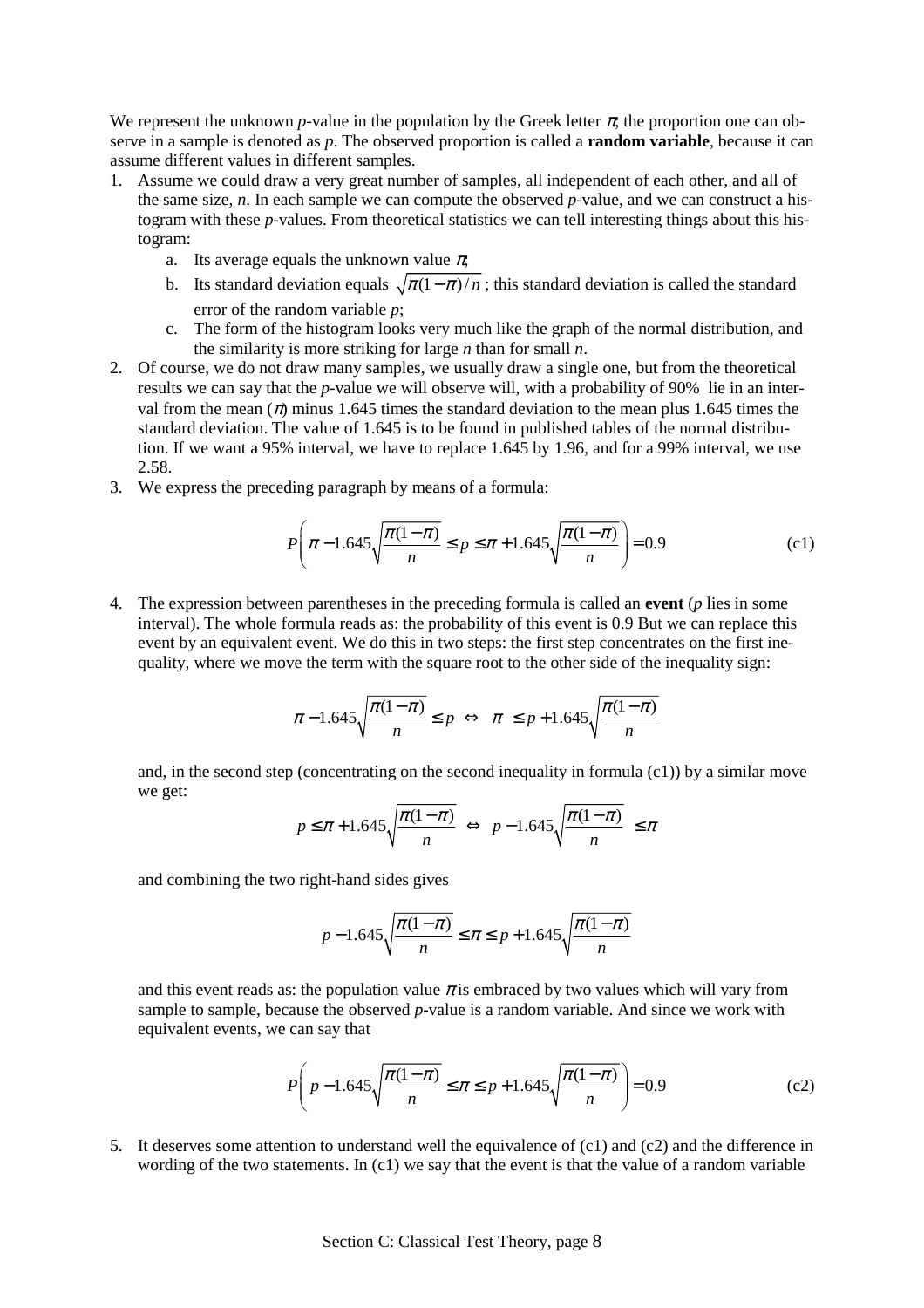(*p*) will lie between two fixed values; in (c2) we say (equivalently) that the fixed population value  $(\pi)$  will be embraced by two variable bounds.

6. There is, however, a further problem with formula (c2): the two bounds depend on the variable *p*, but also on the unknown value of  $\pi$ . In practice, then, one replaces  $\pi$  by the observed value  $p$  under the square root sign, giving a practical formula:

$$
P\left(p - 1.645\sqrt{\frac{p(1-p)}{n}} \le \pi \le p + 1.645\sqrt{\frac{p(1-p)}{n}}\right) \approx 0.9\tag{c3}
$$

7. Here is a simple example. Suppose  $p = 0.51$  and  $n = 100$ . Then,  $\sqrt{0.51(1 - 0.51)/100} = 0.04999$  $( $\approx 0.05$ )$ , and using these values in (c3), we find that

$$
P(0.51 - 1.645 \times 0.05 \le \pi \le 0.51 + 1.645 \times 0.05)
$$
  
=  $P(0.428 \le \pi \le 0.592) = 0.9$ 

8. Notice that the observed *p*-value (0.51) lies precisely in the middle of the defined interval, or, as one says, the confidence interval is symmetric around the observed *p*-value. If the observed *p*value is around 0.5, this is reasonable. But now, suppose that the observed *p*-value is as high as 0.95,  $n=100$  and we want a 99% confidence interval. The standard error of  $p$  is now approximated by  $\sqrt{(0.95(1 - 0.95) / 100} \approx 0.0218$  and  $2.58 \times 0.0218 = 0.056$  so that we find

$$
P(0.894 \le \pi \le 1.006) = 0.99
$$

but the upper bound of the confidence interval is larger than 1, while we know that  $\pi$  can not be larger than one. Moreover, with very high observed *p*-values, we would rather believe that the population value is smaller than that it is larger than the observed value. But this asks for an **asymmetric** interval, for which we need another formula. Here is one which looks complicated but which gives nice results in many cases (Hays, 1977, p.  $379<sup>1</sup>$ ):

$$
\frac{n}{n+z^2}\left[p+\frac{z^2}{2n}\pm z\sqrt{\frac{p(1-p)}{n}+\frac{z^2}{4n^2}}\right]
$$

In the formula, *z* stands for the value from the tables of the normal distribution: 1.645 for a 90% interval; 1.96 for a 95% and 2.58 for a 99% interval. The sign '±' must be replaced by a '+' to yield the upper bound and by a '-' to find the lower bound of the interval. We apply this to the preceding example  $(2.58^2 = 6.656)$ , finding

$$
\frac{100}{100+6.656} \left[ 0.95 + \frac{6.656}{200} \pm 2.58 \sqrt{\frac{0.95 \times 0.05}{100} + \frac{6.656}{4 \times 100^2}} \right]
$$
  
= 
$$
\frac{100}{106.656} [0.983 \pm 2.58 \times 0.0253]
$$

which gives 0.860 as lower bound and 0.983 as upper bound. Notice that the observed *p*-value of 0.95 is much closer to the upper bound than to the lower bound.

 $\overline{a}$ 

 $<sup>1</sup>$  Hays, W.L., *Statistics for the social sciences*. London: Holt, Rinehart and Winston, 1977<sup>2</sup>.</sup>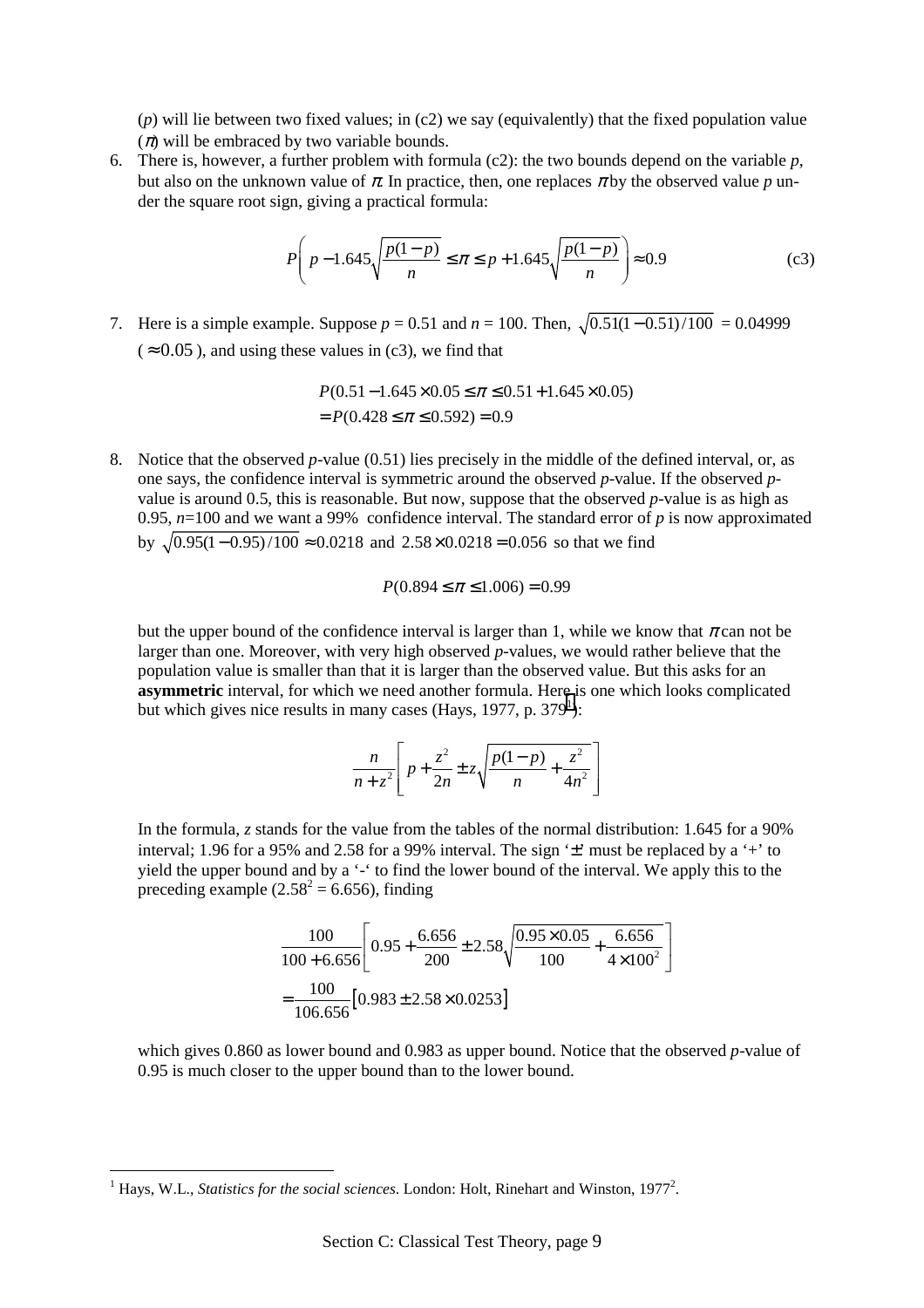#### **C.4. Partial credit items and** *p***-values**

A binary item is an item where the score can assume only two values: zero for an incorrect and one for a correct response. A partial credit item is an item where the score can range from zero to a certain maximum that is larger than one, and where all intermediate (whole numbered) scores can be obtained as 'partial credits'. The simplest form is where one gets two points for a perfect response, zero points for a totally wrong answer and one point for an answer that is neither totally wrong nor totally correct.

The (observed) *p*-value of a binary item is the proportion of test takers in the sample having the item correct. When one tries to generalize the definition of the *p*-value for binary items to partial credit items, one runs into trouble, because the notion of 'correct' becomes ambiguous in this case. There is, however, a convenient way to look at *p*-values which easily generalizes to partial credit items, namely, the notion of average relative (item) score. For binary items this is illustrated in Table C.1 with a numerical example and symbolically.

|       | example   |            | symbolically                |                            |
|-------|-----------|------------|-----------------------------|----------------------------|
| score | frequency | proportion | frequency                   | proportion                 |
|       | 189       | 0.30       | $N_{i0}$                    | $1-p_i$                    |
|       | 441       | 0.70       | $N_{\scriptscriptstyle i1}$ | $p_{\scriptscriptstyle i}$ |
| total |           |            |                             |                            |

Table C.1 The observed *p*-value as average score

The average score on this item is computed as

$$
\frac{189 \times 0 + 441 \times 1}{630} = \frac{189}{630} \times 0 + \frac{441}{630} \times 1 = \frac{441}{630} = 0.7 = p_i
$$

So, in the case of a binary item, we see that the proportion correct or the average score mean the same thing. Now we apply the same procedure to a partial credit item with a maximum score of 3. (See Table C.2.)

|       | example   |            | symbolically |            |
|-------|-----------|------------|--------------|------------|
| score | frequency | proportion | frequency    | proportion |
|       | 126       | 0.20       | $N_{i0}$     | $p_{i0}$   |
|       | 189       | 0.30       | $N_{i1}$     | $P_{i1}$   |
| 2     | 252       | 0.40       | $N_{i2}$     | $p_{i2}$   |
| 3     | 63        | 0.10       | $N_{i3}$     | $p_{i3}$   |
| total | 630       |            | Ν            |            |

Table C.2 The average item score for a partial credit item

It is easily checked that the average score in this case is

$$
\frac{126 \times 0 + 189 \times 1 + 252 \times 2 + 63 \times 3}{630} = 1.4
$$

As an index of difficulty this average is not very useful, because we have to remember that the maximum score for this item is 3. Therefore, the average score is divided by the maximum score (yielding a relative average score) of  $1.4/3 = 0.467$ , i.e. 46.7% of the maximum score. The relative average score is (by definition) a number between zero and one. Notice that with binary items, average score and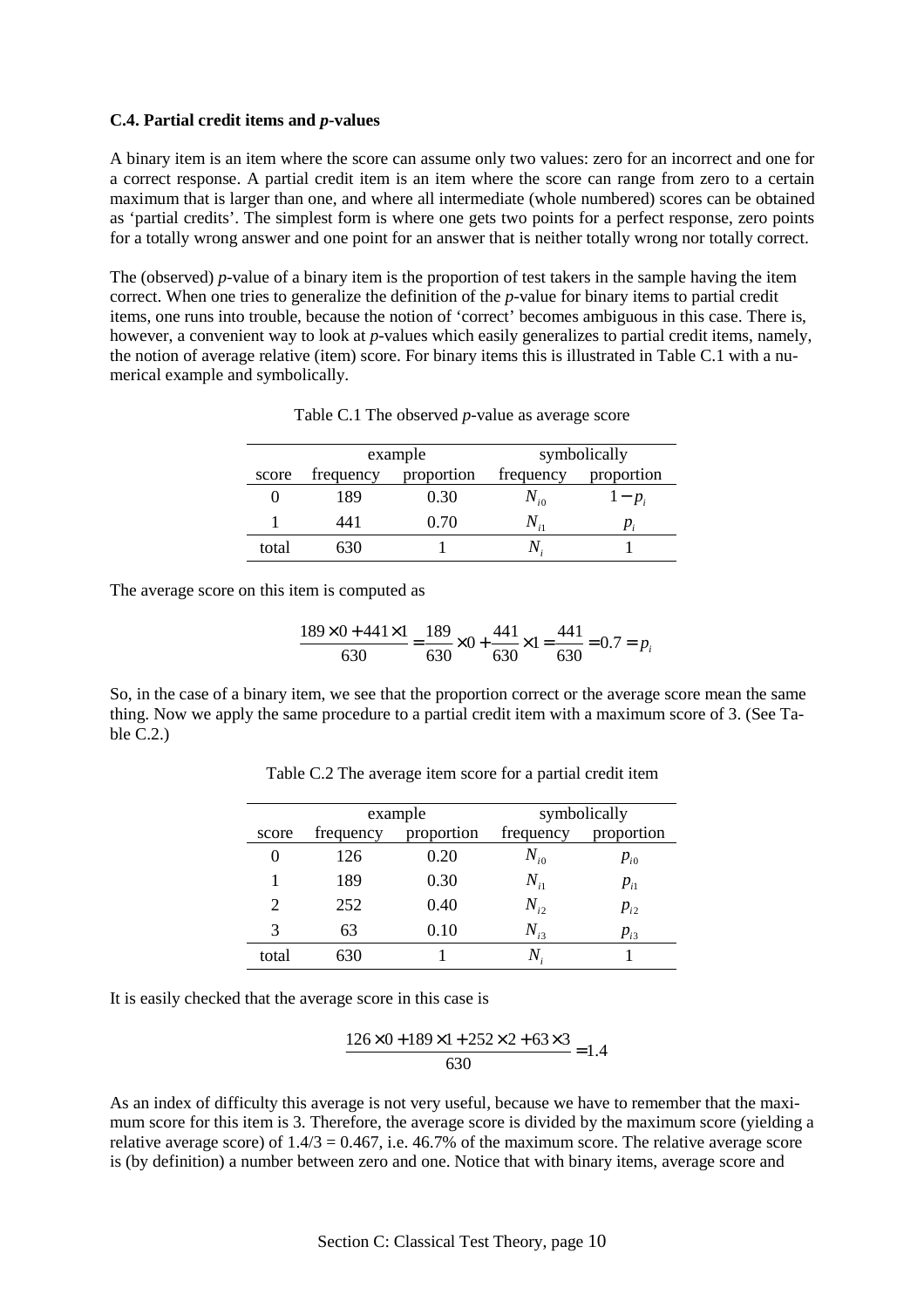relative average score coincide, because the maximum score is one. If the term *p*-value is used with partial credit items, it refers to the average relative score.

#### **C.5. Correlations between distractors and test score**

To compute a correlation, one needs two series of scores. To compute the item test correlation, for example, one score is the test score, and the other score is the item score. The latter equals one if the answer is correct and zero if the answer is incorrect. The correlation is computed using the usual formula for a product-moment correlation (Pearson correlation). The computation will only fail if the observed *p*-value of the item is either zero or one, because in these cases the variance of the item score is zero.

To compute the correlation between a distractor and the test score, one must **recode** the answers given by the test takers. Suppose the item under study is a multiple choice item with four alternatives (A, B, C and D), alternative B being the correct answer: this means that an item score of one is given to every test taker who chose B, and a zero to the others. To compute the correlation between test score and distractor A, one has to create a new binary variable, giving a 'score' of one to every test taker who chose A, and zero to the others. The correlation looked for is the correlation between this new variable and the test score. To compute the correlation between test score and distractors C and D, one should proceed in a similar way. When using multiple choice items, it is good practice to compute the correlations between distractors and test score. In well constructed items, these correlations should be negative.

This application also illustrates the need of storing in some way the original observations. If one stores only the item scores (zeros and ones), it is not possible to compute the correlation between distractor and item score, because it is impossible to know which one of the distractors has been chosen from the mere knowledge that the answer was not correct.

#### **C.6. More on graphical item analysis: DIF**

The discussion on graphical item analysis is a good opportunity to introduce a concept that has received a lot of attention in the last two decennia, the so-called Differential Item Functioning (DIF). The ideal of fair testing requires that an item 'behaves similarly' in distinct populations, for example in the populations of boys and girls. It is, however, not so easy to state what is meant or should be meant by 'similar behaviour'. One could claim, for example, that an item should be equally difficult in the populations of boys and girls, but using such a definition will cause serious trouble. It is a well established fact that at the age of 12, girls tend to be less proficient in arithmetic than boys. If the difficulty of the item is operationalised by its *p*-value, it is to be expected that the *p*-value of a typical arithmetic item will be lower in the girls' population than in the boys' population. This illustrates nicely the population dependence of the *p*-value. Usually this will hold for most or all items in an arithmetic test. But if we stick to the requirement that to be fair each item should be equally difficult in both populations, (and suppose an admissible test is required to have this property, and that only items with this property are included in the test), then by necessity we will find that on a 'fair' test, the average score of boys and girls is the same. But this approach implies that all differences are unfair, because it can be applied to any pair of populations, including the populations consisting of myself and my neighbour respectively.

So we need a more qualified definition of DIF, one that leaves room for differences between populations. Such a definition is formulated as a conditional statement. We apply it to the example of boys and girls. An item shows no DIF if in the (conceptual) population of boys with an arbitrary but fixed level of proficiency and the (conceptual) population of girls with the same level of proficiency, the *p*values of the item are identical. Notice that this identity of the two *p*-values must hold at each level of proficiency. Stated more simply: absence of DIF means that the item should be equally difficult for boys and girls with the same level of proficiency.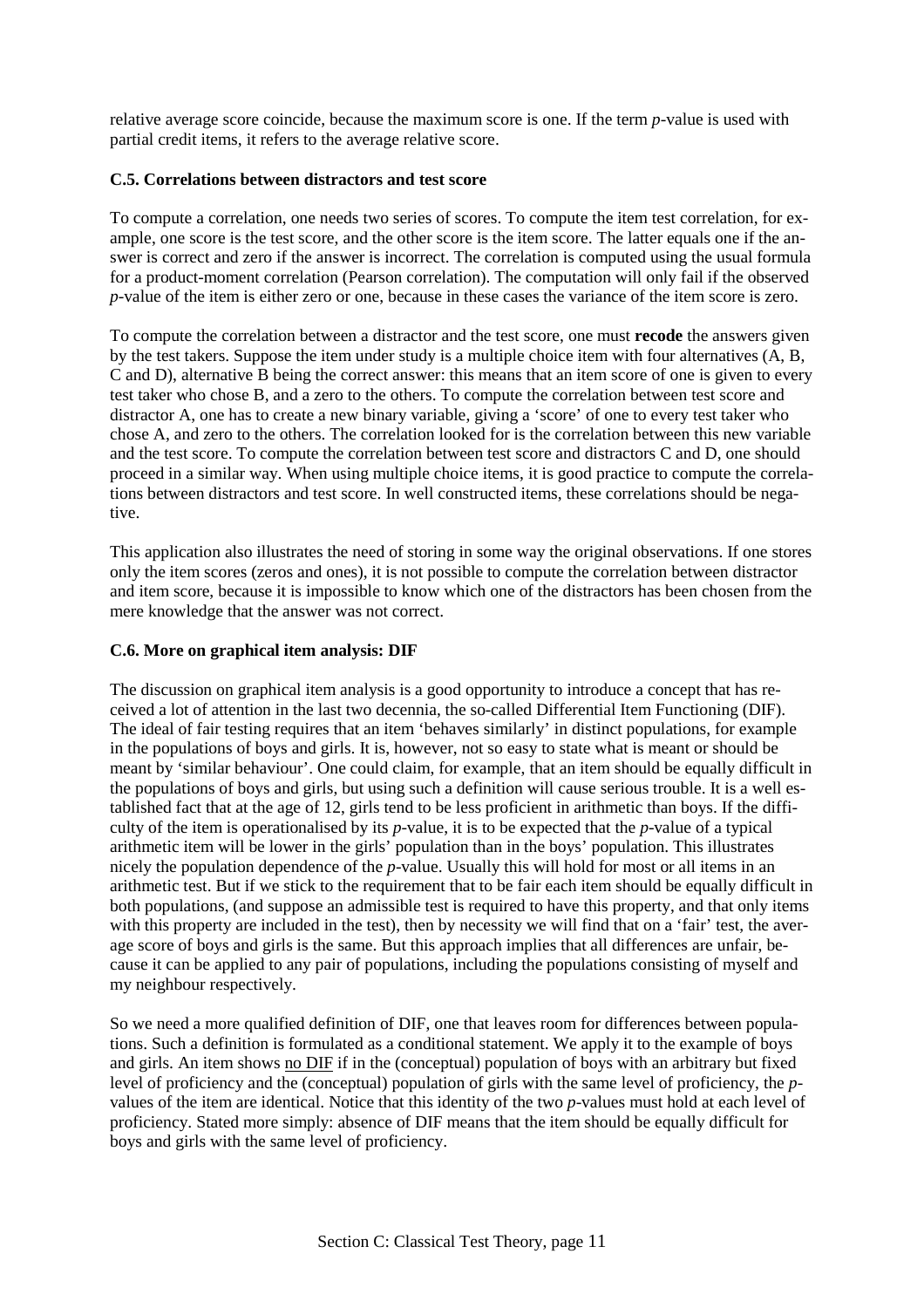In practice of course, we do not know the exact proficiency level of any test taker, but we can use the test score as a proxy. If, as before, test takers are grouped in a number of groups (of reasonable size), we can plot the observed *p*-values in each group for boys and girls separately. In Figure C.2, two examples are given from a mathematics examination. The legend refers to girls  $(Sg = 1; Sg$  stands for subgroup) and boys  $(Sg = 2)$ .



Figure C.2. Examples of DIF analysis

For item 7, there is no evidence of DIF: the *p*-values for boys and girls are very similar in each group (remember that these *p*-values contain an estimation error; so we cannot expect them to be identical in a sample). For item 1, on the other hand, there is clear evidence of DIF: the item is substantially harder in each girls' group than in the corresponding boys' group. Although there exist techniques for testing these differences statistically, in a clear-cut case as this, a plot is convincing enough. Scanning similar plots for all items in the test will reveal immediately important DIF as with item 1.

Although gender is commonly used as an example to explain and illustrate DIF, it is by no means the only variable where DIF can be investigated. In the United States of America cultural fairness of tests is often a strong requirement, and ethnical and racial background is often used as the contrasting variable in DIF-studies. In the general domain of achievement tests, an important variable to be used in DIF studies is the method of instruction used: it may be the case that some items turn out to be easier when the content matter of the test has been taught by method A, say, rather than by method B. A detailed DIF analysis may be revealing in such a context. Another highly relevant example is the use of mother tongue as the DIF-variable in case a test is administered to groups with different linguistic backgrounds, like the TOEFL.

#### **C.7. A graphical aid in constructing parallel forms**

The construction of parallel forms can occur in different situations:

- A parallel form for an existing (and already used) test has to be constructed;
- Two (or even more) parallel forms are to be constructed from scratch;
- An existing test has to be split in two halves which are parallel (to use the split half method for estimating the reliability).

In all these cases a simple method can be used to construct the parallel forms in a graphical way. The idea is to construct two test forms which are approximately **strictly parallel**. This means that each item in one form has a twin in the other form with (approximately) the same psychometric qualities. In the framework of CTT one tries to have a match on two qualities: the difficulty and the discrimination, which are usually operationalised by the *p*-value and the item-test (or item-rest) correlation.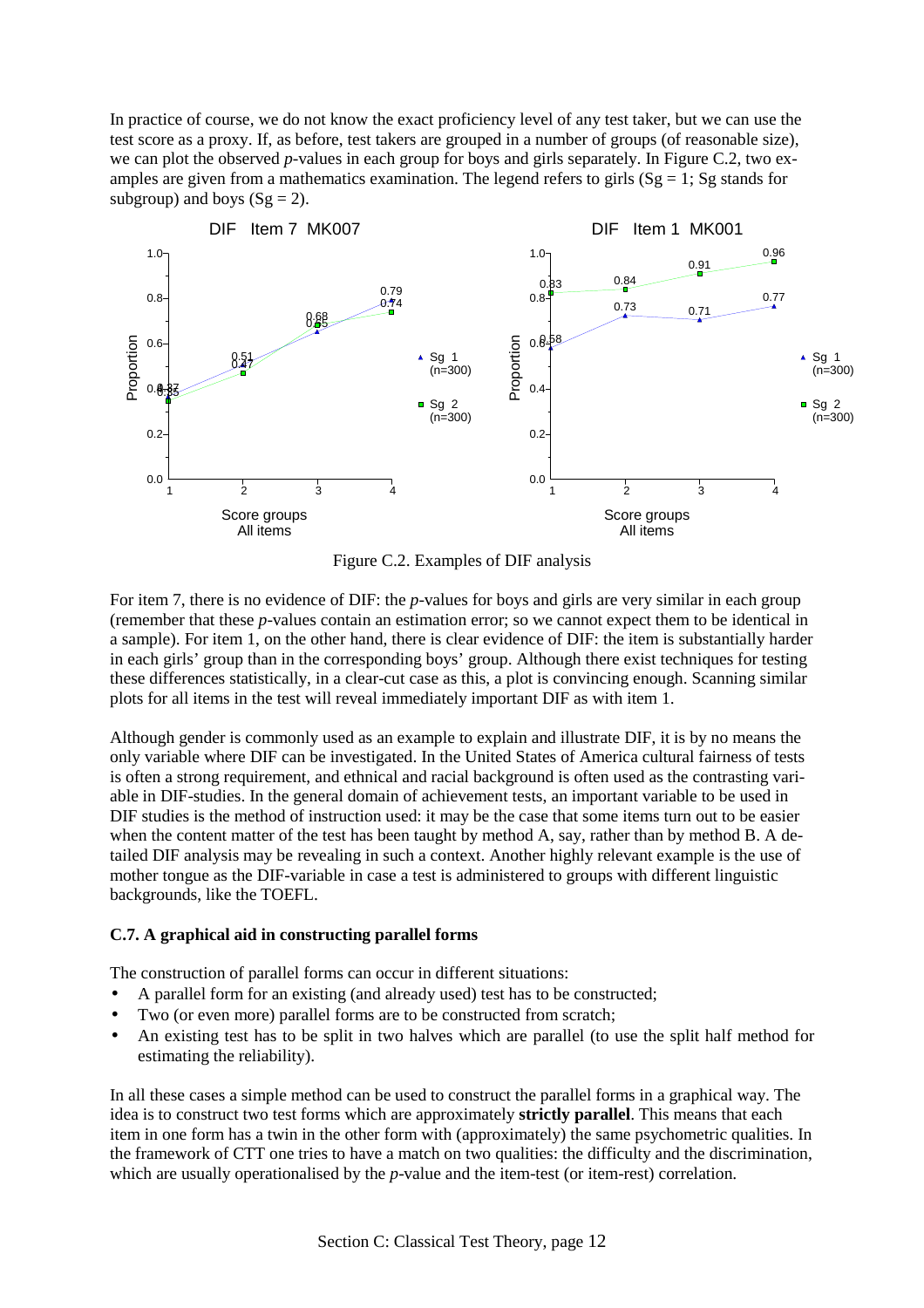The starting point of the method is to construct a scatter diagram where each item is represented by a point in the plane. The *x*-coordinate is the *p*-value of the item, the *y*-coordinate the item-test correlation. The position of the item is symbolized by a (short) item label, such that items can easily be identified. An example is given in Figure C.3. Two items with graphical representation near each other have approximately the same *p*-value and the same discrimination. In Figure C.3 pairs are represented by lines connecting two item points. Pairs are formed such that the distance between the two item points in each pair is a small as possible.



Figure C.3 Graphical construction of parallel forms

To construct the approximate parallel forms, the two items belonging to a pair should be assigned to the forms at random. There are a number of remarks to be made at this point:

- 1 If data are available on all the items from the same sample (and this will be the case when splitting an existing test in parallel halves, or in the construction of two parallel forms from scratch), it is always wise to check the extent to which the formation of parallel forms has been successful. In the two parallel forms the *p*-values of the items will not be different from their values when considering all items as belonging to a single test, but usually the item-test correlations will change.
- 2 If data are collected on two different samples (which may be the case if a new parallel form to an existing test has to be constructed), one should be very careful in using statistically equivalent samples. Both samples should be representative for the same target population.
- 3 If a parallel form for an existing test has to be constructed, it is wise to have more items to select from than what is strictly needed in the test. If the existing test consists of 35 items, it is advisable to have at least 50 items for the new test, such that 35 pairs can be formed, leaving 15 or more items unused. If one does not have such a provision, it may appear that it is not possible to construct a parallel form, because, for example, the new items are on average easier than the old ones.
- 4 The construction of the two parallel forms, as exemplified in Figure C.3 is done 'by hand', and it is not guaranteed that the proposed solution in the figure is the best possible. This is not a big problem, however: the aim is to construct two forms which are reasonably in balance with respect to the two psychometric qualities of the items. But it may appear that by proceeding in this way the two test forms show a quite strong unbalance in other respects, for example, with respect to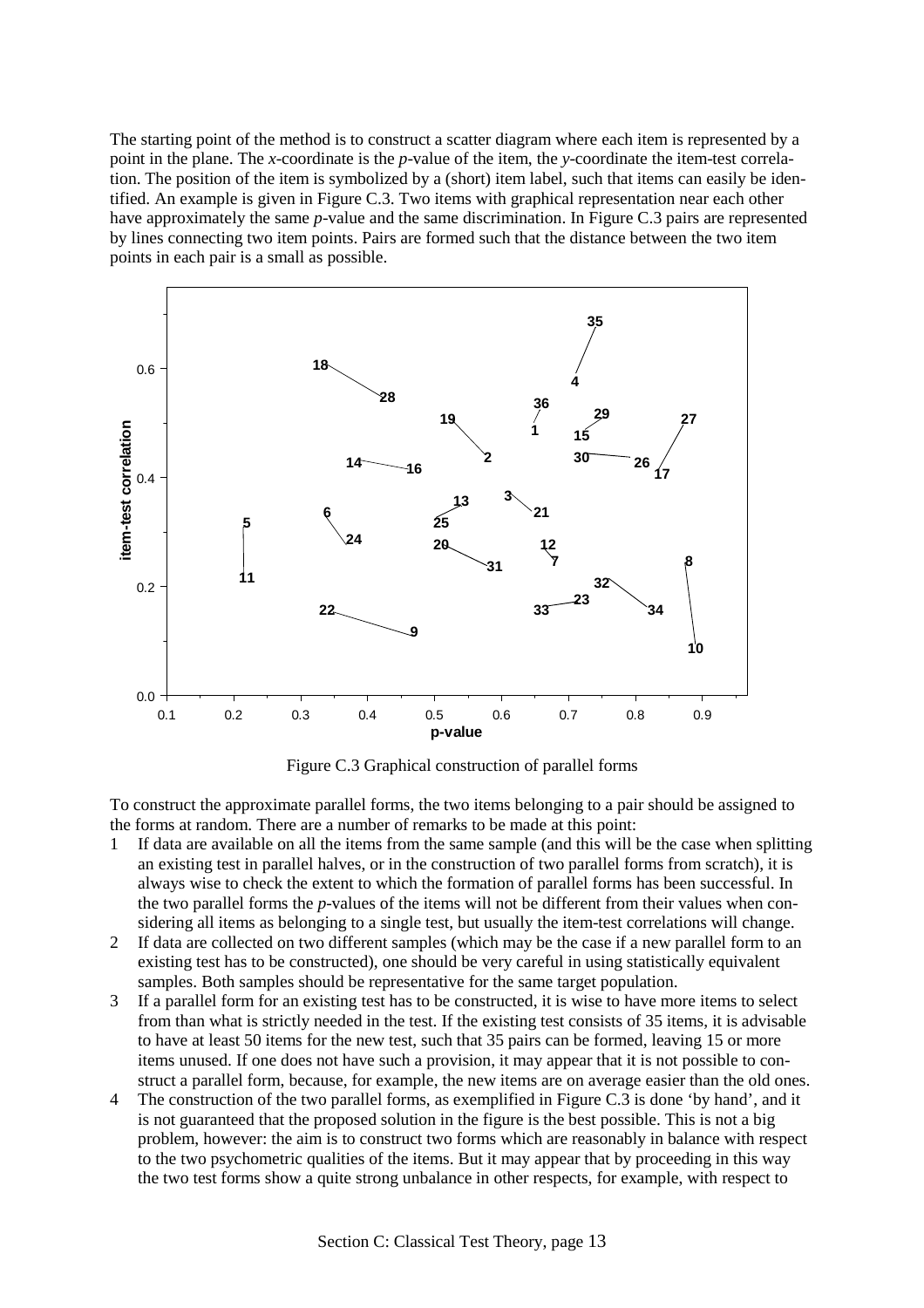content. It is **not** the case that psychometric balance has priority to content. The ultimate decision is in the hands of the test constructor, and the method exemplified in Figure C.3 is only meant as a convenient tool in the construction of the parallel forms. One can extend control by very simple means, just as using a different colour of the item labels to distinguish between open ended and multiple choice items, or underlining and italicising to distinguish different content categories, and try to form pairs where content category, item format, *p*-value and discrimination are as similar as possible.

#### **C.8 The Spearman-Brown formula**

There exists a powerful formula to control the test reliability, known as the Spearman-Brown formula. It says how the reliability changes as the test is lengthened (or shortened). Suppose a prototype of a test has been constructed which contains twenty items; this number of items is in some way considered as a standard length. So, we could say that it has the length of 1. The reliability of this test will be denoted by  $\rho(1)$  for short. The Spearman-Brown formula can tell us what the reliability of the test would be if it contained forty items, that is, if it had the length of 2. And more generally, it tells us what the relation is between the reliabilities of a test of length 1 and a test of length *k* , where *k* is an arbitrary positive number. Here is the formula:

$$
\rho(k) = \frac{k\rho(1)}{1 + (k - 1)\rho(1)}
$$

and here is an example. Suppose the test of 20 items has a reliability of 0.63, but the possibility exists to extend the test to 30 items, i.e. to make the test 1.5 times as long is it actually is. So, we have to apply the formula with  $k = 1.5$  and  $\rho(1) = 0.63$ , yielding

$$
\rho(1.5) = \frac{1.5 \times 0.63}{1 + (1.5 - 1) \times 0.63} = 0.719
$$

The formula can be applied also to see the effect of shortening the test. Suppose we can apply only a test of 10 items instead of 20, then  $k = 10/20 = 0.5$  and applying the formula gives

$$
\rho(0.5) = \frac{0.5 \times 0.63}{1 + (0.5 - 1) \times 0.63} = 0.460
$$

Some users do not understand fully the meaning of '*k*' in formula (10). It definitely does not denote the number of items; it denotes the ratio of a new number of items to some reference number, usually the number of items in an existing test. This latter number is then considered as the standard length (length of 1). The effect of test lengthening (or shortening) can be displayed graphically by a number of curves, as in Figure C.4.



Figure C.4 Graphs of the Spearman-Brown formula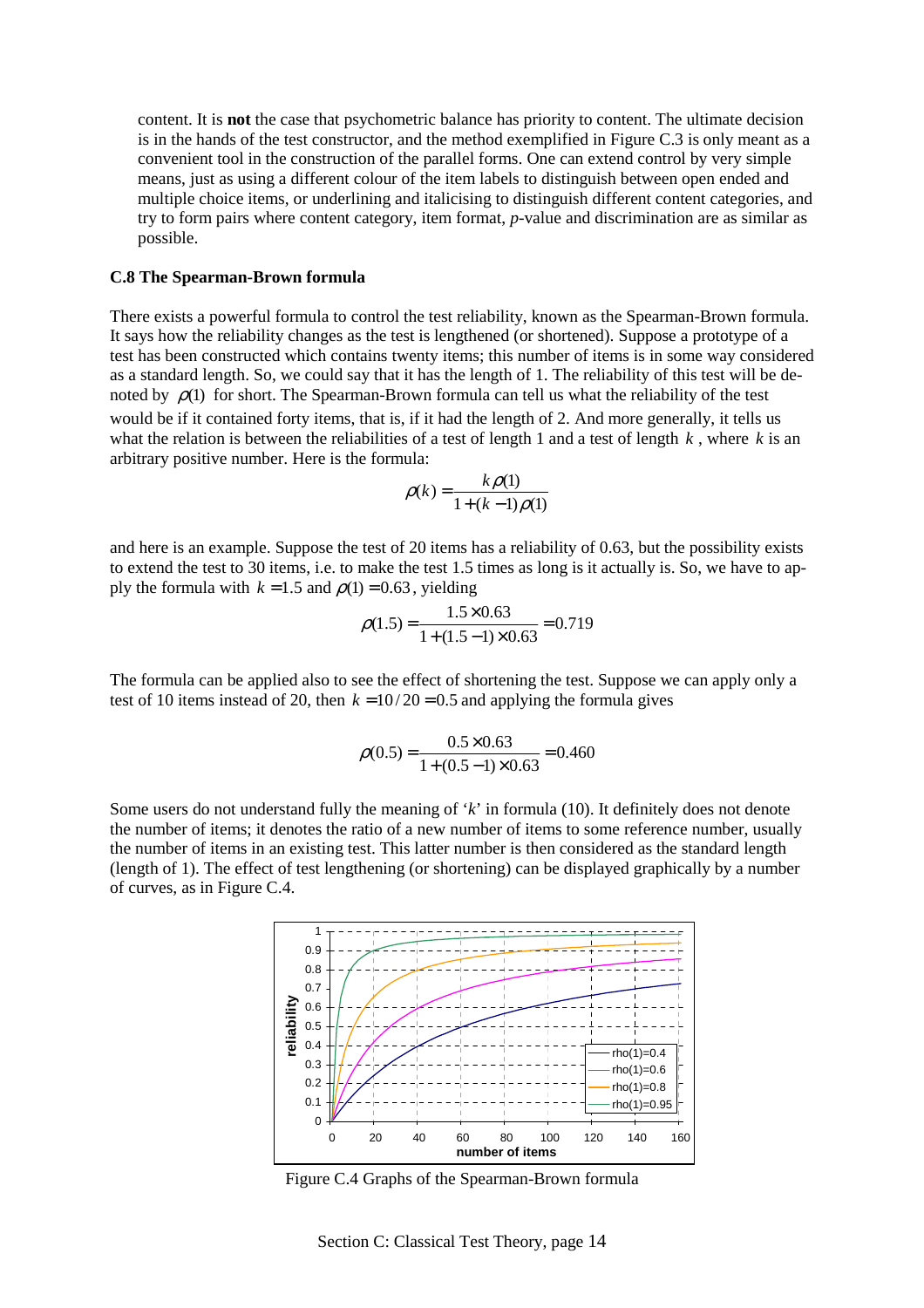These graphs display a number of interesting characteristics:

- 1. All curves will eventually go to 1 if the number of items is large enough.
- 2. Of course, many more curves can be produced. The curves in Figure C.4 are just a few examples, and were produced with 40 items as standard length.
- 3. All curves have the same feature: starting with a small number of items, and then adding progressively more items, makes the curves grow rapidly at the start and more and more slowly as the number of items increases. A nice example is offered by the second curve from below. With 20 items, the reliability is (about) 0.40; adding 20 items causes an increase to 0.60, but adding another 20 items is not sufficient to reach a reliability of 0.70. Or, in short, adding items leads to a modest gain but removing items causes a great loss in reliability.

The Spearman-Brown formula is the most important practical tool to control the reliability of a test under construction. Sometimes a certain reliability is set as a minimum requirement for a test (in a certain population). One starts with the construction of the test, and the first analysis reveals that the target is not reached. Then one can use the Spearman-Brown formula to estimate the number of items that must be added to reach the target. Here is an example. Assume that the target reliability of a test is 0.85. Assume that a first analysis is done with a provisional test of 25 items, which yields an (estimated) reliability of 0.77. A very practical question then is to know how many items should be added to reach the target. If we take 25 items as the standard length, then it must hold (by applying the Spearman-Brown formula) that

$$
0.85 = \frac{k \times 0.77}{1 + (k - 1) \times 0.77}
$$

and this equation (with *k* unknown) can be solved to find *k*:

$$
k = \frac{0.85 \times (1 - 0.77)}{0.77 \times (1 - 0.85)} = 1.693
$$

meaning that the test should have 1.693 times its present length, that is, contain  $25 \times 1.693 = 42.3$ items. As fractions of items do not exist, this means that we will need at least 43 items to reach the target (42 will not be enough.). The preceding calculation leads to a very useful and practical formula:

$$
k = \frac{\rho_{\text{target}} (1 - \rho_{\text{obs}})}{\rho_{\text{obs}} (1 - \rho_{\text{target}})}
$$

where  $\rho_{obs}$  is the reliability one actually has reached, and  $\rho_{\text{target}}$  is the target reliability. (But again, remember that the result *k* of the formula is not the number of items, but the factor with which the actual number has to be multiplied.)

We will end this section with an example of the popular saying: the sting is in the tail. There is a big risk in applying the Spearman-Brown formula purely mechanically. The Spearman-Brown formula is only valid under quite strict conditions (which can not be discussed in detail in this appendix). Suppose one has to double the actual test length to reach the target reliability. If the provisional test contains 25 items that are constructed in a careful and professional way, one cannot hope to reach the target by adding 25 sloppy items, constructed in a hurry on a Sunday afternoon. More generally, one can express the requirement for the validity of the formula by saying that the test should be lengthened homogeneously. This means the added items should be very comparable (as a whole) to the items already present in many respects: the content coverage should be the same, the general level of difficulty and discrimination, perhaps also the format (a test consisting of 25 essay questions is not doubled homogeneously by adding 25 multiple choice questions.) All this of course cannot be controlled in full detail, and that is why the Spearman-Brown formula, beautiful as it is, will only yield approximations in practice.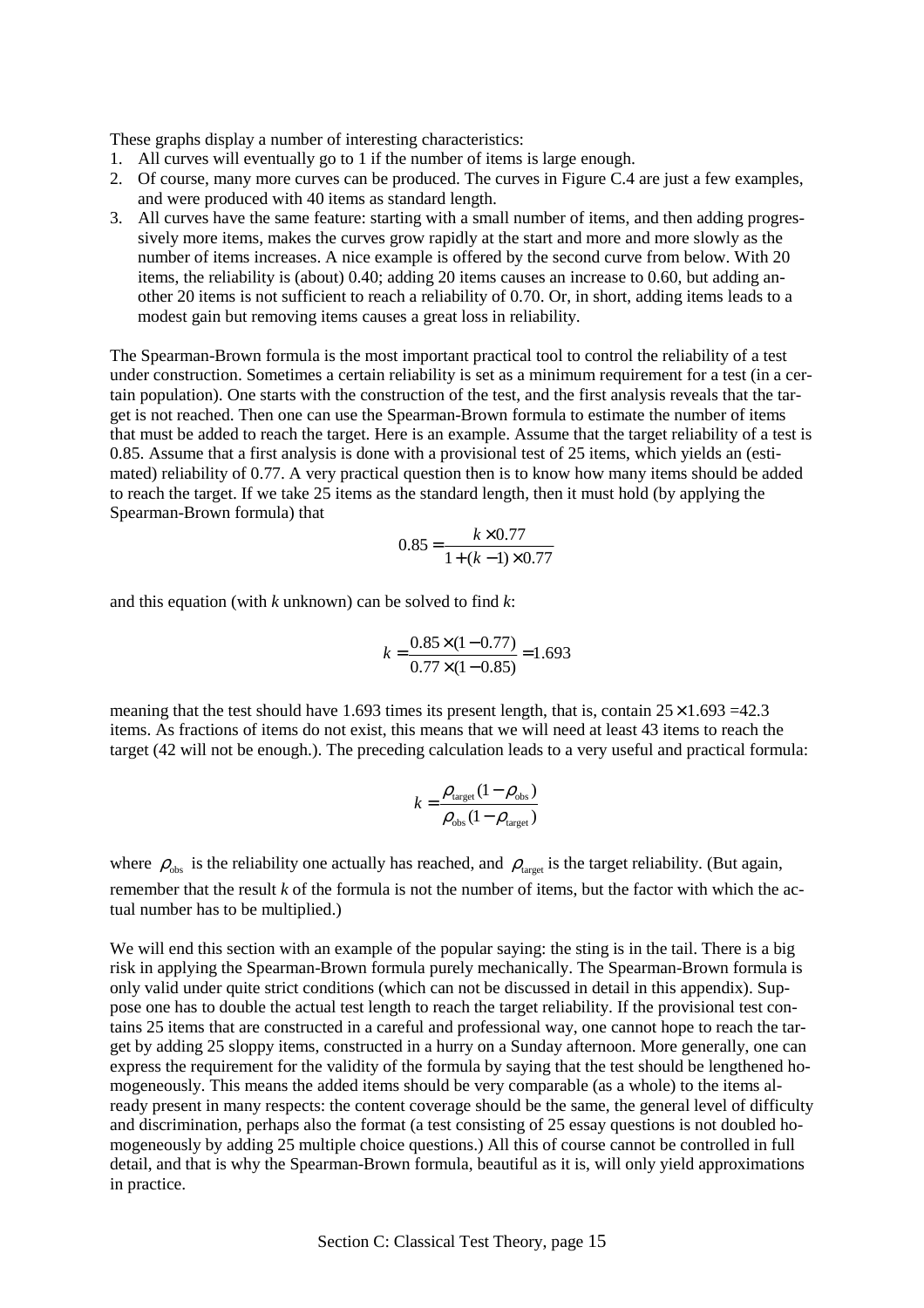#### **C.9 Confidence intervals for the true score**

We need some mathematical notation to express the relation between the standard error of measurement and the reliability. The symbol *X* will be used to represent the **observed** test score, and the reliability of *X* will be symbolized as  $Rel(X)$ . The standard deviation of the observed test scores is denoted as  $SD(X)$ , and the standard error of measurement as  $SE(X)$ . The relation between the standard error of measurement and reliability is given by the following formula:

$$
SE(X) = SD(X)\sqrt{1 - Rel(X)}
$$

The important fact about this formula is that we can compute the standard error of measurement from observable quantities: the standard deviation of the observed scores and the reliability. We use a wellknown case as an example. In the use of intelligence tests, the scores (IQ) are expressed on a scale such that (in a well defined population) the mean IQ is 100 and the standard deviation is 15. Notice, that these quantities refer to observed scores, not to true scores, and that the reliability of many intelligence tests is well above 0.9, but certainly not equal to one. In Table C.3, the standard error of measurement is given for a number of cases.

Table C.3. Standard error of measurement with  $SD(X) = 15$ 

| Reliability | SE(X) |
|-------------|-------|
| 0.85        | 5.81  |
| 0.88        | 5.20  |
| 0.91        | 4.50  |
| 0.94        | 3.67  |
| 0.97        | 2.60  |

These figures may come as a surprise, yet they are the result of a simple calculation. The table is important, as it should dissuade us from statements like "the reliability is as high as 0.97, which is virtually one" and then proceed as if it is really equal to one. Let us see what we can say about John's IQ, if we have found that his observed IQ equals 112, and the reliability of the IQ-test is indeed as high as 0.97.

Since our measurement is not perfect, but contains a measurement error, the best we can hope is to define an interval that contains John's real IQ (to be understood as his true score). But here a new problem crops up: Classical Test Theory does not say anything about the shape of John's private error distribution. We cannot say that it is symmetric, and a fortiori we cannot be sure that it has the form of a normal distribution. Although it is possible in statistics to define confidence intervals without any additional assumption about the shape of the distribution, these intervals are usually disappointingly large. We can narrow these, but at the price of extra assumptions. Commonly, it is assumed that the error distribution is normal. If we buy this assumption, we can define a confidence interval in the usual way (see Section C.3), which as a mathematical expression looks like this:

$$
Prob(X_{John} - 1.645 \times SE(X) \le \tau_{John} \le X_{John} + 1.645 \times SE(X)) = 0.90
$$

or, in words, there is a probability of 90% that the constructed symmetric interval true score will contain the true score; the lower bound of the interval is the observed score minus 1.645 times the standard error of measurement and the upper bound is the observed score plus 1.645 times SD(E). Replacing the symbols by the numbers we know, we find

> $Prob(112 - 1.645 \times 2.6 \leq \tau_{\text{John}} \leq 112 + 1.645 \times 2.6) =$ Prob(107.7  $\leq \tau_{\text{John}} \leq 116.3$ ) = 0.90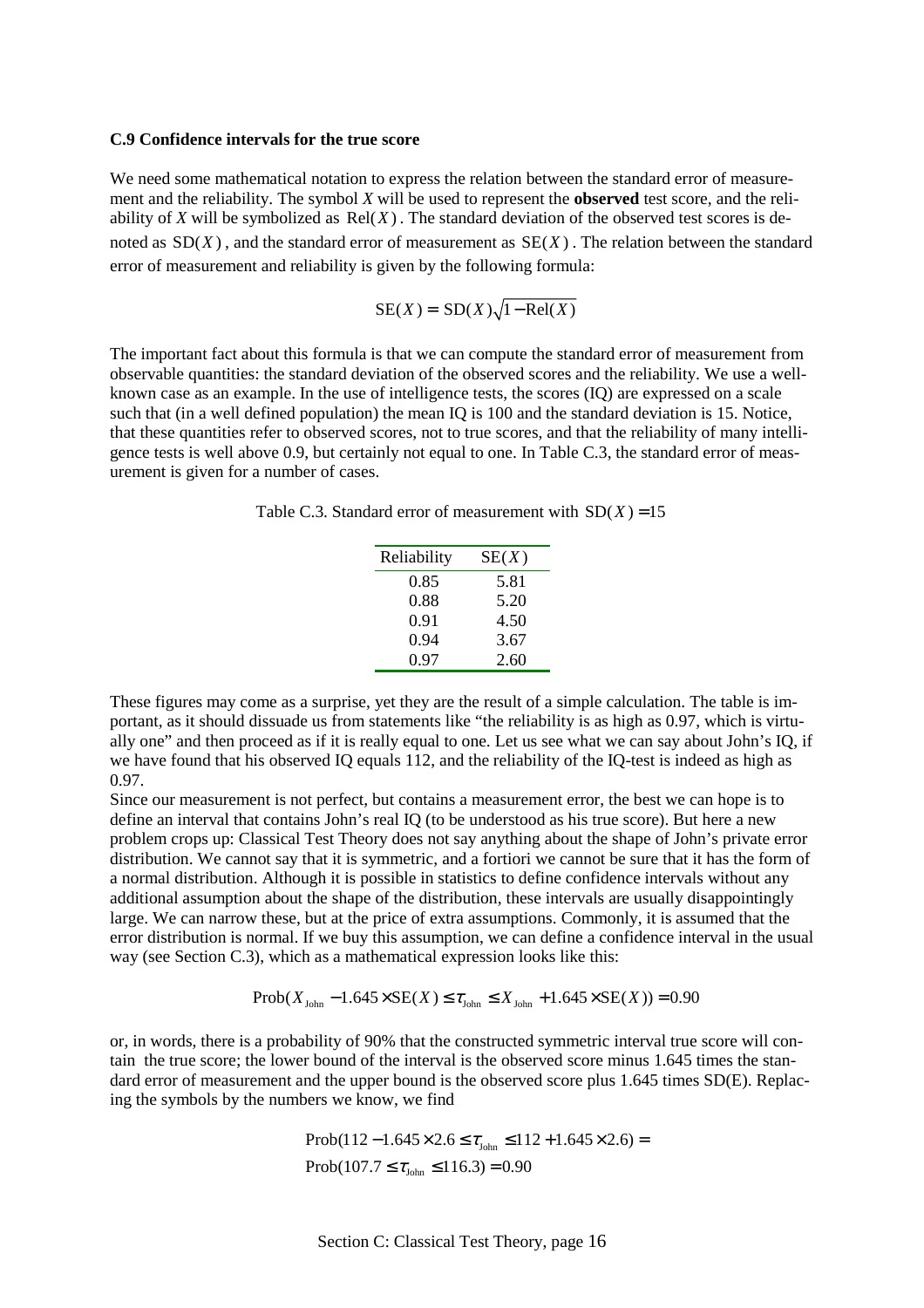This means that the 90% confidence interval is  $116.3 - 107.7 = 8.6$  IQ points, which is more than half a standard deviation of the observed scores. Of course, we can apply a similar procedure not only to John but to an arbitrary member of the population. But if we do so, we have to remember that in 10% of the cases, the true score will lie outside the thus defined interval. So we see clearly that we cannot treat a reliability of 0.97 as being 'virtually one'.

#### **C.10 Important theoretical results**

The theoretical definition of reliability (see Section C.1) is the ratio of true score and observed score variance. This ratio cannot be computed in practice, because the true score variance is not known. If, we have a test which is parallel to a certain  $X$  (and which is commonly denoted as  $X'$ ), then the reliability can be computed because it is theoretically shown that the correlation between two parallel tests equals the reliability of the test (and of its parallel form as well). There is, however, another important theoretical concept which is closely related to the reliability, namely, the correlation (in the target population) between observed and true scores. This relation is presented together with the earlier results in the following composite equation:

$$
Rel(X) = \frac{Var(T)}{Var(X)} = \rho(X, X') = \rho^{2}(X, T)
$$

Notice that the reliability is the squared correlation between observed and true score, and it follows immediately that

$$
\rho(X,T) = \sqrt{\text{Rel}(X)}\tag{C.1}
$$

This is an important theoretical result. One might wish to be able to measure without measurement error, but in language testing, as in many other areas, this is practically not possible, and all one can obtain is fallible results: the observed outcomes of a measurement procedure are in error. The above formula expresses directly the correlation between observed values and the theoretical construct of interest.

Since the reliability of a test is a number between zero and one, the correlation between observed and true score is larger than the reliability (it is equal only in case the reliability is zero or one). In Table C.4, some examples are displayed.

| Rel(X) | $\rho(X,T)$ |
|--------|-------------|
| 0.2    | 0.45        |
| 0.4    | 0.63        |
| 0.6    | 0.77        |
| 0.8    | 0.89        |
| 0.9    | 0.95        |

Table C.4. The relation between reliability and  $\rho(X, T)$ 

This relation has important implications for the discussion on validity. An important aspect of validity concerns the relation between the test scores and some other variable, which in many cases is also a test score. But both test scores are in error, and these measurement errors will tend to attenuate (i.e., lower) the correlation. Ideally one would like to know the correlation between the true scores on both tests. There exists a famous formula for this correlation, but we need some extension of the notation to write it down compactly. The two observed test scores will be denoted by X and Y and their corresponding true scores are denoted by  $T_X$  and  $T_Y$  respectively. The formula is: